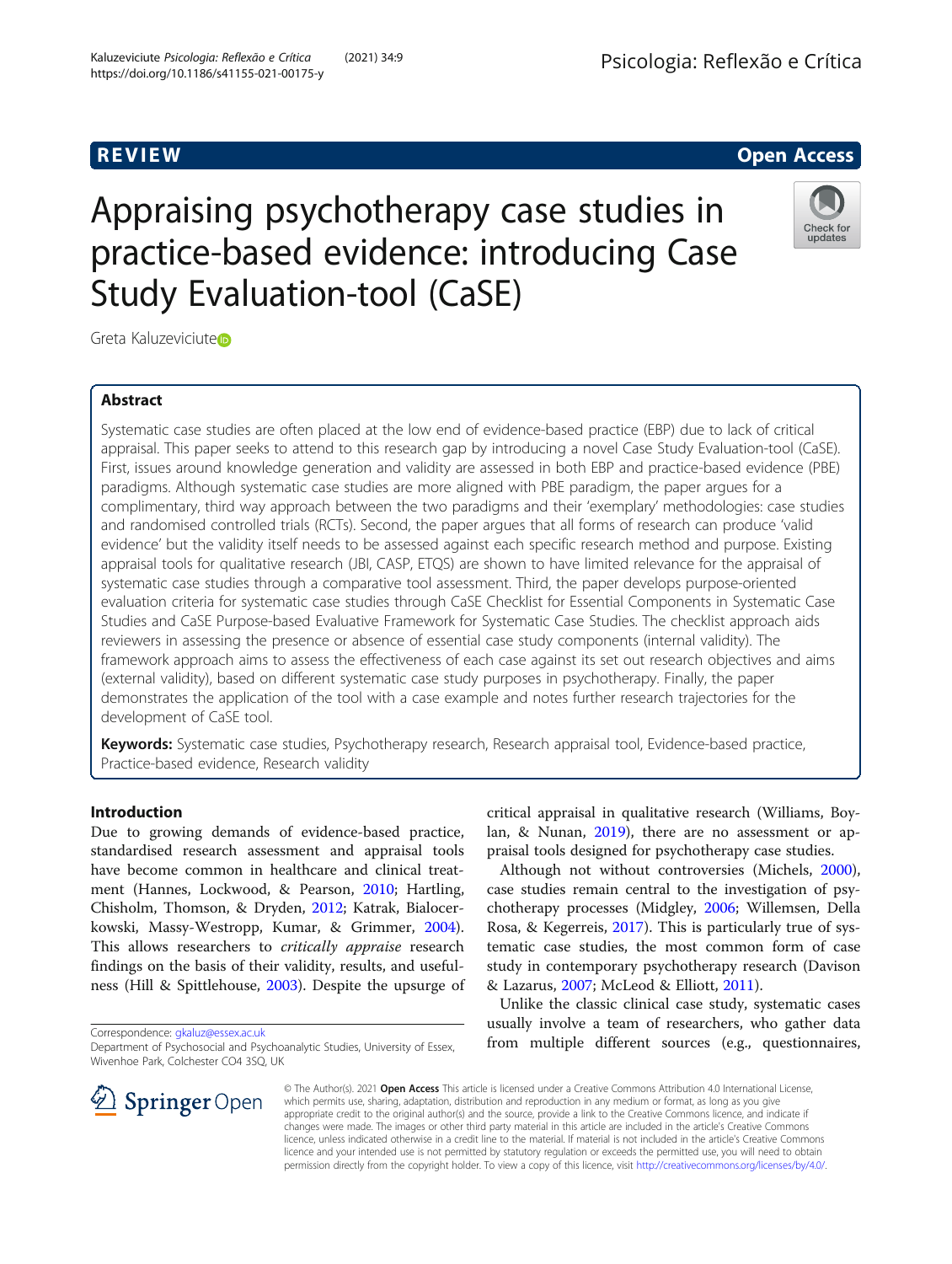observations by the therapist, interviews, statistical findings, clinical assessment, etc.), and involve a rigorous data triangulation process to assess whether the data from different sources converge (McLeod, [2010](#page-18-0)). Since systematic case studies are methodologically pluralistic, they have a greater interest in situating patients within the study of a broader population than clinical case studies (Iwakabe & Gazzola, [2009](#page-17-0)). Systematic case studies are considered to be an accessible method for developing research evidencebase in psychotherapy (Widdowson, [2011](#page-18-0)), especially since they correct some of the methodological limitations (e.g. lack of 'third party' perspectives and bias in data analysis) inherent to classic clinical case studies (Iwakabe & Gazzola, [2009\)](#page-17-0). They have been used for the purposes of clinical training (Tuckett, [2008](#page-18-0)), outcome assessment (Hilliard, [1993](#page-17-0)), development of clinical techniques (Almond, [2004\)](#page-17-0) and meta-analysis of qualitative findings (Timulak, [2009\)](#page-18-0). All these developments signal a revived interest in the case study method, but also point to the obvious lack of a research assessment tool suitable for case studies in psychotherapy (Table 1).

To attend to this research gap, this paper first reviews issues around the conceptualisation of validity within the paradigms of evidence-based practice (EBP) practice-based evidence (PBE). Although case studies are often positioned at the low end of EBP (Aveline, [2005](#page-17-0)), the paper suggests that systematic cases are a valuable form of evidence, capable of complimenting large-scale studies such as randomised controlled trials (RCTs). However, there remains a difficulty in assessing the quality and relevance of case study findings to broader psychotherapy research.

As a way forward, the paper introduces a novel Case Study Evaluation-tool (CaSE) in the form of CaSE Purpose-based Evaluative Framework for Systematic Case Studies and CaSE Checklist for Essential Components in Systematic Case Studies. The long-term development of CaSE would contribute to psychotherapy research and practice in three ways.

Given the significance of methodological pluralism and diverse research aims in systematic case studies, CaSE will not seek to prescribe explicit case study writing guidelines, which has already been done by numerous authors (McLeod, [2010;](#page-18-0) Meganck, Inslegers, Krivzov, & Notaerts, [2017](#page-18-0); Willemsen et al., [2017\)](#page-18-0). Instead, CaSE will enable the retrospective assessment of systematic case study findings and their relevance (or

#### Table 1 Key concept: systematic case study

lack thereof) to broader psychotherapy research and practice. However, there is no reason to assume that CaSE cannot be used prospectively (i.e. producing systematic case studies in accordance to CaSE evaluative framework, as per point 3 in Table 2).

The development of a research assessment or appraisal tool is a lengthy, ongoing process (Long & Godfrey, [2004](#page-18-0)). It is particularly challenging to develop a comprehensive purpose-oriented evaluative framework, suitable for the assessment of diverse methodologies, aims and outcomes. As such, this paper should be treated as an introduction to the broader development of CaSE tool. It will introduce the rationale behind CaSE and lay out its main approach to evidence and evaluation, with further development in mind. A case example from the Single Case Archive (SCA) ([https://singlecasearchive.com\)](https://singlecasearchive.com) will be used to demonstrate the application of the tool 'in action'. The paper notes further research trajectories and discusses some of the limitations around the use of the tool.

## Separating the wheat from the chaff: what is and is not evidence in psychotherapy (and who gets to decide?)

#### The common approach: evidence-based practice

In the last two decades, psychotherapy has become increasingly centred around the idea of an evidence-based practice (EBP). Initially introduced in medicine, EBP has been defined as 'conscientious, explicit and judicious use of current best evidence in making decisions about the care of individual patients' (Sackett, Rosenberg, Gray, Haynes, & Richardson, [1996](#page-18-0)). EBP revolves around efficacy research: it seeks to examine whether a specific intervention has a causal (in this case, measurable) effect on clinical populations (Barkham & Mellor-Clark, [2003](#page-17-0)). From a conceptual standpoint, Sackett and colleagues defined EBP as a paradigm that is inclusive of many methodologies, so long as they contribute towards clinical decision-making process and accumulation of best currently available evidence in any given set of circumstances (Gabbay & le May, [2011](#page-17-0)). Similarly, the American Psychological Association (APA, [2010](#page-17-0)) has recently issued calls for evidence-based systematic case studies in

**Table 2** How can Case Study Evaluation-tool (CaSE) be used in psychotherapy research and practice?

Systematic case study is a systematised alternative to the classical clinical case study. Systematic case studies generally involve a team of researchers, gather data from multiple different sources (questionnaires, observations by the therapist, interviews, statistical findings, etc.) and feature data triangulation processes in order to assess whether the data from different sources converge.

<sup>1.</sup> Using CaSE for the assessment of specific systematic case studies and their relevance to the broader field of psychotherapy research and practice;

<sup>2.</sup> Using CaSE to evaluate the varying evidential quality of systematic case studies, which is particularly problematic for qualitative metaanalysis and meta-synthesis of published case studies in psychotherapy (Duncan & Sparks, [2020;](#page-17-0) Iwakabe & Gazzola, [2009](#page-17-0); Thorne, Jensen, Kearney, Noblit, & Sandelowski, [2004](#page-18-0));

<sup>3.</sup> Using CaSE to improve the evidential quality, formulation and implications of systematic case studies in psychotherapy.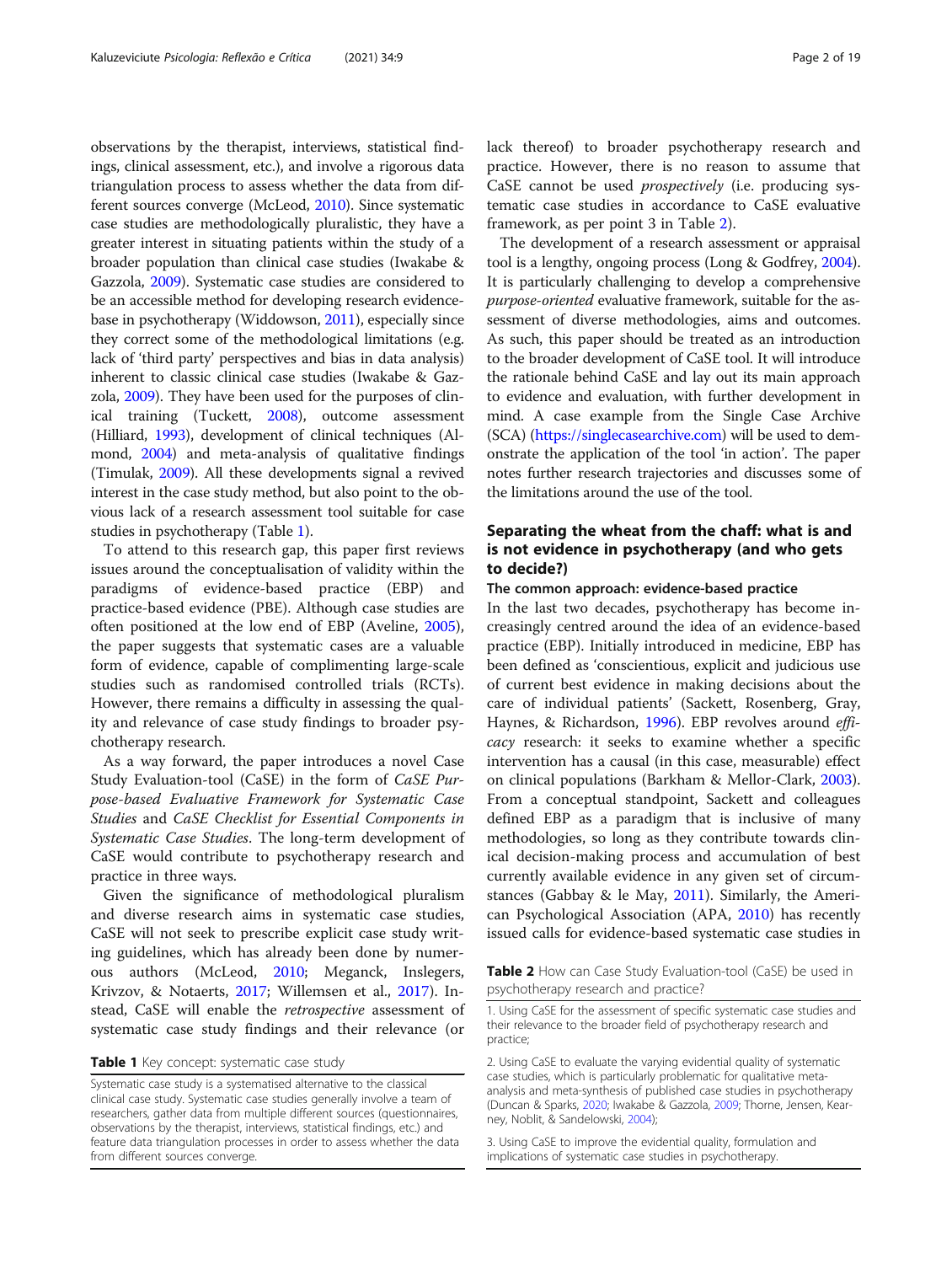order to produce standardised measures for evaluating process and outcome data across different therapeutic modalities.

However, given EBP's focus on establishing cause-andeffect relationships (Rosqvist, Thomas, & Truax, [2011](#page-18-0)), it is unsurprising that qualitative research is generally not considered to be 'gold standard' or 'efficacious' within this paradigm (Aveline, [2005;](#page-17-0) Cartwright & Hardie, [2012;](#page-17-0) Edwards, [2013](#page-17-0); Edwards, Dattilio, & Bromley, [2004](#page-17-0); Longhofer, Floersch, & Hartmann, [2017](#page-18-0)). Qualitative methods like systematic case studies maintain an appreciation for context, complexity and meaning making. Therefore, instead of measuring regularly occurring causal relations (as in quantitative studies), the focus is on studying complex social phenomena (e.g. relationships, events, experiences, feelings, etc.) (Erickson, [2012](#page-17-0); Maxwell, [2004](#page-18-0)). Edwards ([2013](#page-17-0)) points out that, although context-based research in systematic case studies is the bedrock of psychotherapy theory and practice, it has also become shrouded by an unfortunate ideological description: 'anecdotal' case studies (i.e. unscientific narratives lacking evidence, as opposed to 'gold standard' evidence, a term often used to describe the RCT method and the therapeutic modalities supported by it), leading to a further need for advocacy in and defence of the unique epistemic process involved in case study research (Fishman, Messer, Edwards, & Dattilio, [2017\)](#page-17-0).

The EBP paradigm prioritises the quantitative approach to causality, most notably through its focus on high generalisability and the ability to deal with bias through randomisation process. These conditions are associated with randomised controlled trials (RCTs) but are limited (or, as some argue, impossible) in qualitative research methods such as the case study (Margison et al., [2000](#page-18-0)) (Table 3).

'Evidence' from an EBP standpoint hovers over the epistemological assumption of procedural objectivity: knowledge can be generated in a standardised, nonerroneous way, thus producing objective (i.e. with minimised bias) data. This can be achieved by anyone, as long as they are able to perform the methodological procedure (e.g. RCT) appropriately, in a 'clearly defined and accepted process that assists with knowledge production' (Douglas, [2004](#page-17-0), p. 131). If there is a well-outlined quantitative form for knowledge production, the same outcome should be achieved regardless of who processes or

#### Table 3 Key concept: evidence-based practice (EBP)

Evidence–based practice (EBP) was introduced in medicine as a conscientious use of current best evidence in clinical-decision making about individual patients. EBP revolves around efficacy research, which assesses whether specific interventions produce causal (measurable) effects on clinical populations. Internal validity and randomisation of samples are crucial to efficacy research. An example of such research is randomised controlled trials (RCTs).

interprets the information. For example, researchers using Cochrane Review assess the strength of evidence using meticulously controlled and scrupulous techniques; in turn, this minimises individual judgment and creates unanimity of outcomes across different groups of people (Gabbay & le May, [2011](#page-17-0)). The typical process of knowledge generation (through employing RCTs and procedural objectivity) in EBP is demonstrated in Fig. [1.](#page-3-0)

In EBP, the concept of validity remains somewhat controversial, with many critics stating that it limits rather than strengthens knowledge generation (Berg, [2019;](#page-17-0) Berg & Slaattelid, [2017;](#page-17-0) Lilienfeld, Ritschel, Lynn, Cautin, & Latzman, [2013\)](#page-18-0). This is because efficacy research relies on internal validity. At a general level, this concept refers to the congruence between the research study and the research findings (i.e. the research findings were not influenced by anything *external* to the study, such as confounding variables, methodological errors and bias); at a more specific level, internal validity determines the extent to which a study establishes a reliable causal relationship between an independent variable (e.g. treatment) and independent variable (outcome or effect) (Margison et al., [2000](#page-18-0)). This approach to validity is demonstrated in Fig. [2.](#page-3-0)

Social scientists have argued that there is a trade-off between research rigour and generalisability: the more specific the sample and the more rigorously defined the intervention, the outcome is likely to be less applicable to everyday, routine practice. As such, there remains a tension between employing procedural objectivity which increases the rigour of research outcomes and applying such outcomes to routine psychotherapy practice where scientific standards of evidence are not uniform.

According to McLeod ([2002](#page-18-0)), inability to address questions that are most relevant for practitioners contributed to a deepening research–practice divide in psychotherapy. Studies investigating how practitioners make clinical decisions and the kinds of evidence they refer to show that there is a strong preference for knowledge that is *not* generated procedurally, i.e. knowledge that encompasses concrete clinical situations, experiences and techniques. A study by Stewart and Chambless [\(2007](#page-18-0)) sought to assess how a larger population of clinicians (under APA, from varying clinical schools of thought and independent practices, sample size 591) make treatment decisions in private practice. The study found that large-scale statistical data was not the primary source of information sought by clinicians. The most important influences were identified as past clinical experiences and clinical expertise  $(M = 5.62)$ . Treatment materials based on clinical case observations and theory ( $M = 4.72$ ) were used almost as frequently as psychotherapy outcome research findings  $(M = 4.80)$  (i.e. evidence-based research). These numbers are likely to fluctuate across different forms of psychotherapy; however, they are indicative of the need for research about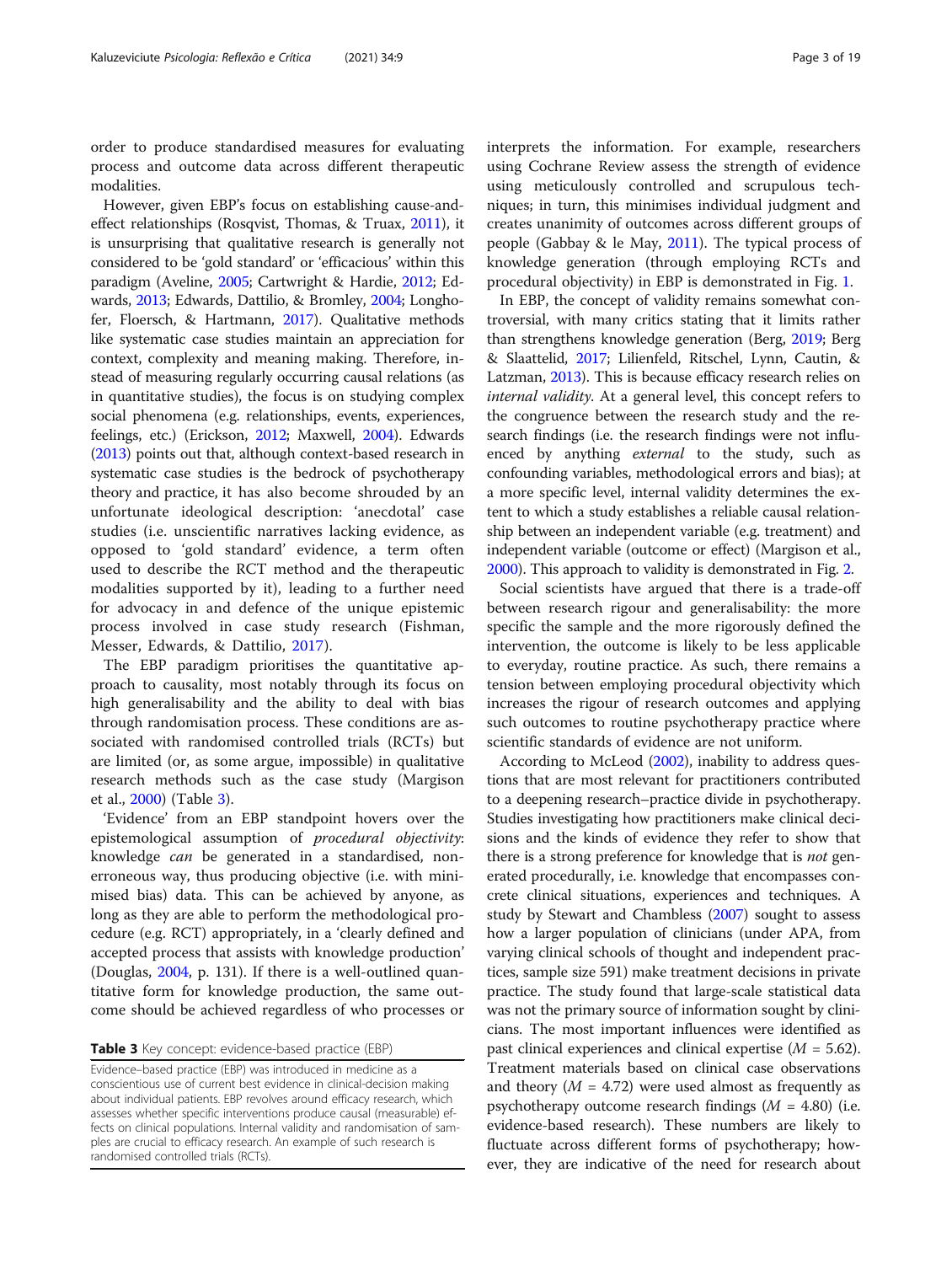<span id="page-3-0"></span>

routine clinical settings that does not isolate or generalise the effect of an intervention but examines the variations in psychotherapy processes.

## The alternative approach: practice-based evidence

In an attempt to dissolve or lessen the research–practice divide, an alternative paradigm of practice-based evidence (PBE) has been suggested (Barkham & Mellor-Clark, [2003;](#page-17-0) Fox, [2003;](#page-17-0) Green & Latchford, [2012;](#page-17-0) Iwakabe & Gazzola, [2009](#page-17-0); Laska, Motulsky, Wertz, Morrow, & Ponterotto, [2014](#page-17-0); Margison et al., [2000\)](#page-18-0). PBE represents a shift in how we think about evidence and knowledge generation in psychotherapy. PBE treats research as a local and contingent process (at least initially), which means it focuses on variations (e.g. in patient symptoms) and complexities (e.g. of clinical setting) in

the studied phenomena (Fox, [2003\)](#page-17-0). Moreover, research and theory-building are seen as complementary rather than detached activities from clinical practice. That is to say, PBE seeks to examine how and which treatments can be improved in everyday clinical practice by flagging up clinically salient issues and developing clinical techniques (Barkham & Mellor-Clark, [2003](#page-17-0)). For this reason, PBE is concerned with the *effectiveness* of research findings: it evaluates how well interventions work in realworld settings (Rosqvist et al., [2011](#page-18-0)). Therefore, although it is not unlikely for RCTs to be used in order to generate practice-informed evidence (Horn & Gassaway, [2007](#page-17-0)), qualitative methods like the systematic case study are seen as ideal for demonstrating the effectiveness of therapeutic interventions with individual patients (van Hennik, [2020\)](#page-18-0) (Table [4\)](#page-4-0).

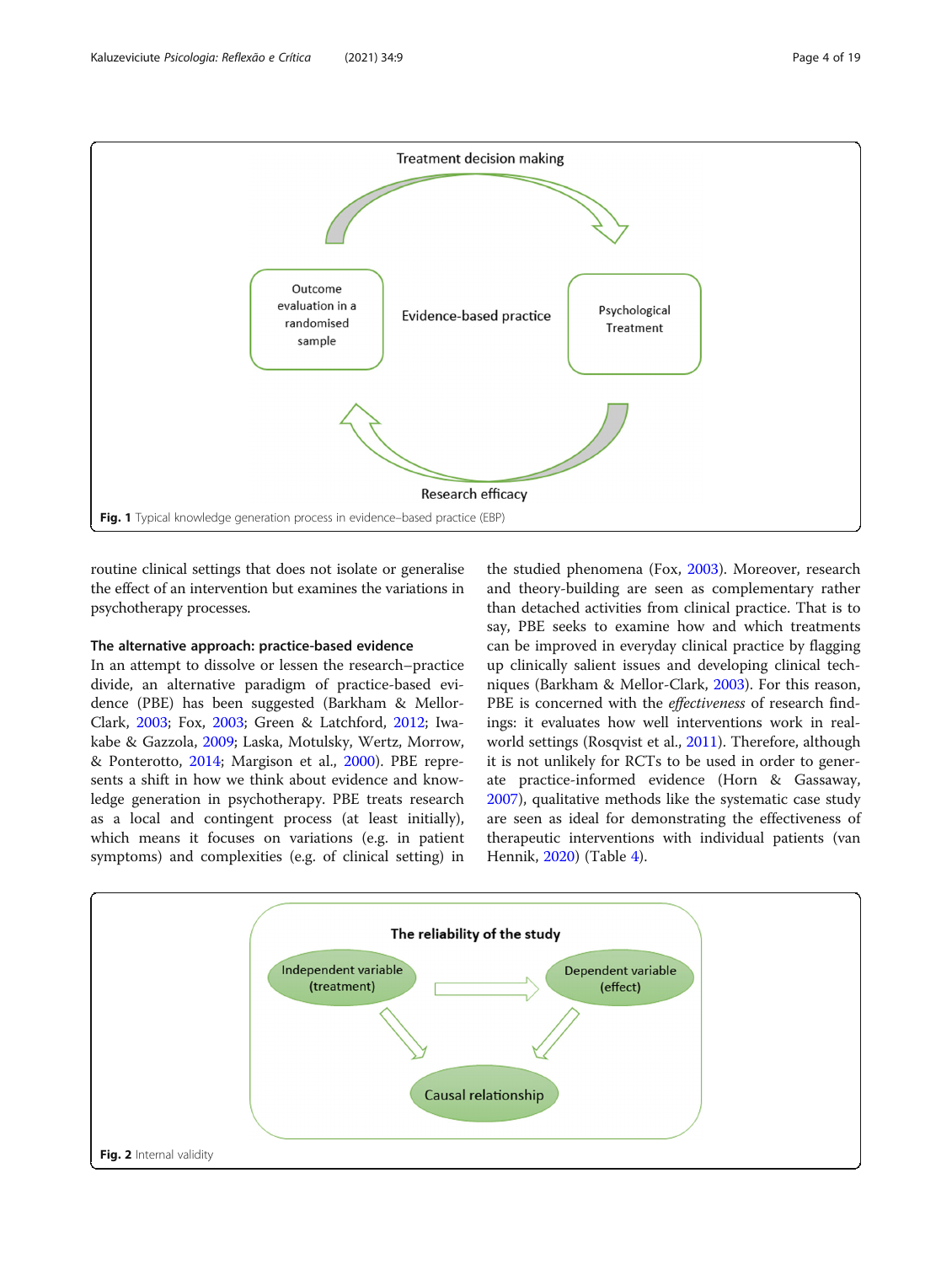<span id="page-4-0"></span>

|  |  | Table 4 Key concept: practice-based evidence (PBE) |  |  |
|--|--|----------------------------------------------------|--|--|
|--|--|----------------------------------------------------|--|--|

Practice-based evidence (PBE) was introduced as an alternative paradigm to EBP. PBE focuses on assessing the variations and complexities of treatment in routine clinical practice. Research in PBE is concerned with the effectiveness of findings by examining how interventions work in real-world settings. External validity and contingency of findings is crucial to effectiveness research. An example of such research is the systematic case study.

PBE's epistemological approach to 'evidence' may be understood through the process of concordant objectivity (Douglas, [2004\)](#page-17-0): 'Instead of seeking to eliminate individual judgment, … [concordant objectivity] checks to see whether the individual judgments of people in fact do agree' (p. 462). This does not mean that anyone can contribute to the evaluation process like in procedural objectivity, where the main criterion is following a set quantitative protocol or knowing how to operate a specific research design. Concordant objectivity requires that there is a set of competent observers who are closely familiar with the studied phenomenon (e.g. researchers and practitioners who are familiar with depression from a variety of therapeutic approaches).

Systematic case studies are a good example of PBE 'in action': they allow for the examination of detailed unfolding of events in psychotherapy practice, making it the most pragmatic and practice-oriented form of psychotherapy research (Fishman, [1999](#page-17-0), [2005\)](#page-17-0). Furthermore, systematic case studies approach evidence and results through concordant objectivity (Douglas, [2004](#page-17-0)) by involving a team of researchers and rigorous data triangulation processes (McLeod, [2010\)](#page-18-0). This means that, although systematic case studies remain focused on particular clinical situations and detailed subjective experiences (similar to classic clinical case studies; see Iwakabe & Gazzola, [2009](#page-17-0)), they still involve a series of validity checks and considerations on how findings from a single systematic case pertain to broader psychotherapy research (Fishman, [2005](#page-17-0)). The typical process of knowledge generation (through

employing systematic case studies and concordant objectivity) in PBE is demonstrated in Fig. 3. The figure exemplifies a bidirectional approach to research and practice, which includes the development of research-supported psychological treatments (through systematic reviews of existing evidence) as well as the perspectives of clinical practitioners in the research process (through the study of local and contingent patient and/or treatment processes) (Teachman et al., [2012](#page-18-0); Westen, Novotny, & Thompson-Brenner, [2004\)](#page-18-0).

From a PBE standpoint, external validity is a desirable research condition: it measures extent to which the impact of interventions apply to real patients and therapists in everyday clinical settings. As such, external validity is not based on the strength of causal relationships between treatment interventions and outcomes (as in internal validity); instead, the use of specific therapeutic techniques and problem-solving decisions are considered to be important for generalising findings onto routine clinical practice (even if the findings are explicated from a single case study; see Aveline, [2005\)](#page-17-0). This approach to validity is demonstrated in Fig. [4.](#page-5-0)

Since effectiveness research is less focused on limiting the context of the studied phenomenon (indeed, explicating the context is often one of the research aims), there is more potential for confounding factors (e.g. bias and uncontrolled variables) which in turn can reduce the study's internal validity (Barkham & Mellor-Clark, [2003](#page-17-0)). This is also an important challenge for research appraisal. Douglas [\(2004\)](#page-17-0) argues that appraising research in terms of its effectiveness may produce significant disagreements or group illusions, since what might work for some practitioners may not work for others: 'It cannot guarantee that values are not influencing or supplanting reasoning; the observers may have shared values that cause them to all disregard important aspects of an event' (Douglas, [2004,](#page-17-0) p. 462). Douglas further proposes that an interactive approach to objectivity may be

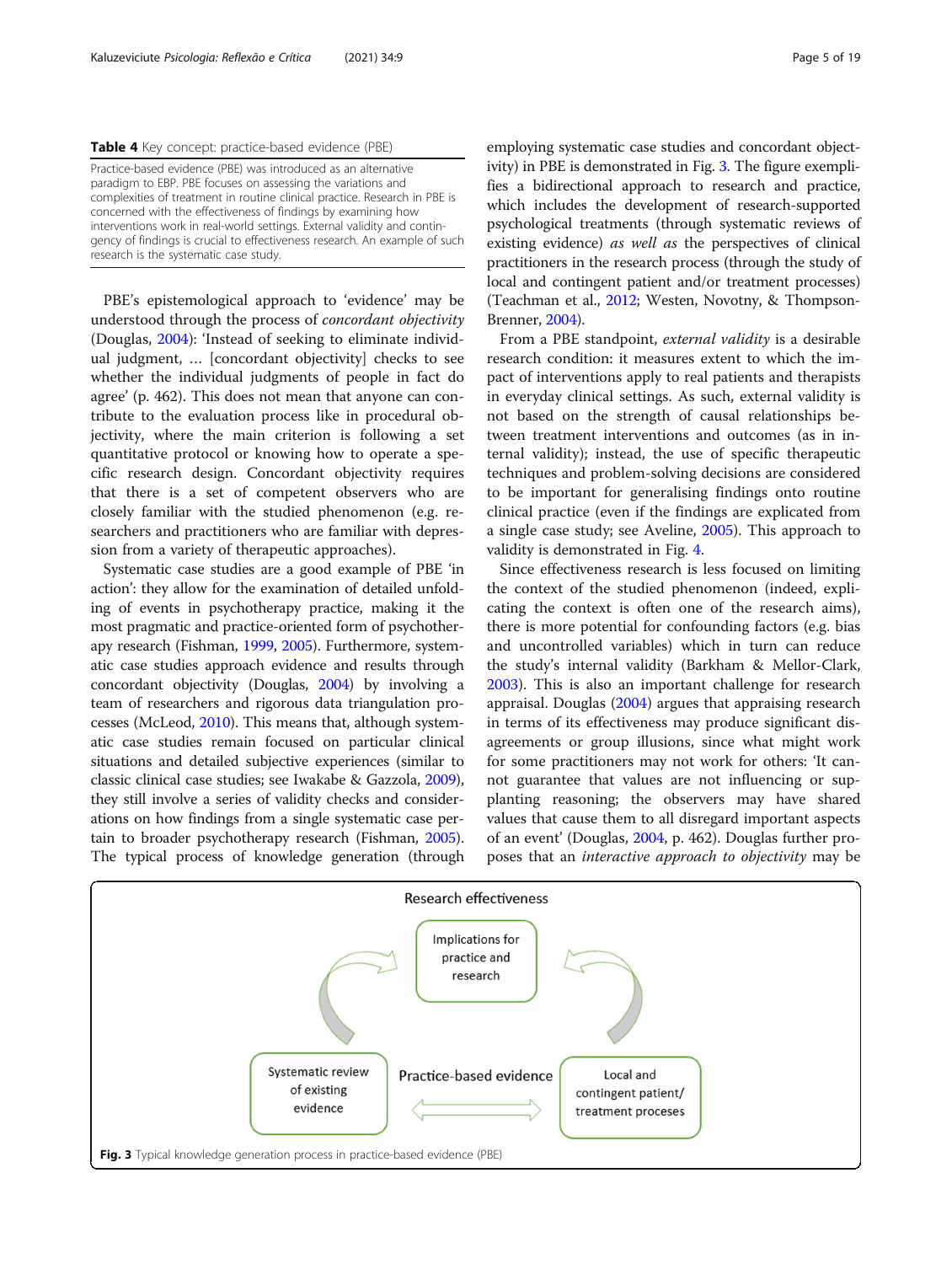

<span id="page-5-0"></span>

employed as a more complex process in debating the evidential quality of a research study: it requires a discussion among observers and evaluators in the form of peer-review, scientific discourse, as well as research appraisal tools and instruments. While these processes of rigour are also applied in EBP, there appears to be much more space for debate, disagreement and interpretation in PBE's approach to research evaluation, partly because the evaluation criteria themselves are subject of methodological debate and are often employed in different ways by researchers (Williams et al., [2019\)](#page-18-0). This issue will be addressed more explicitly again in relation to CaSE development ('Developing purpose-oriented evaluation criteria for systematic case studies' section).

#### A third way approach to validity and evidence

The research–practice divide shows us that there may be something significant in establishing complementarity between EBP and PBE rather than treating them as mutually exclusive forms of research (Fishman et al., [2017](#page-17-0)). For one, EBP is not a sufficient condition for delivering research relevant to practice settings (Bower, [2003](#page-17-0)). While RCTs can demonstrate that an intervention works on average in a group, clinicians who are facing individual patients need to answer a different question: how can I make therapy work with this particular case? (Cartwright & Hardie, [2012\)](#page-17-0). Systematic case studies are ideal for filling this gap: they contain descriptions of microprocesses (e.g. patient symptoms, therapeutic relationships, therapist attitudes) in psychotherapy practice that are often overlooked in large-scale RCTs (Iwakabe & Gazzola, [2009](#page-17-0)). In particular, systematic case studies describing the use of specific interventions with less researched psychological conditions (e.g. childhood depression or complex post-traumatic stress disorder) can deepen practitioners' understanding of effective clinical

techniques before the results of large-scale outcome studies are disseminated.

Secondly, establishing a working relationship between systematic case studies and RCTs will contribute towards a more pragmatic understanding of validity in psychotherapy research. Indeed, the very tension and so-called tradeoff between internal and external validity is based on the assumption that research methods are designed on an either/or basis; either they provide a sufficiently rigorous study design or they produce findings that can be applied to real-life practice. Jimenez-Buedo and Miller [\(2010\)](#page-17-0) call this assumption into question: in their view, if a study is not internally valid, then 'little, or rather nothing, can be said of the outside world' (p. 302). In this sense, internal validity may be seen as a pre-requisite for any form of applied research and its external validity, but it need not be constrained to the quantitative approach of causality. For example, Levitt, Motulsky, Wertz, Morrow, and Ponterotto [\(2017\)](#page-18-0) argue that, what is typically conceptualised as internal validity, is, in fact, a much broader construct, involving the assessment of how the research method (whether qualitative or quantitative) is best suited for the research goal, and whether it obtains the relevant conclusions. Similarly, Truijens, Cornelis, Desmet, and De Smet ([2019](#page-18-0)) suggest that we should think about validity in a broader epistemic sense—not just in terms of psychometric measures, but also in terms of the research design, procedure, goals (research questions), approaches to inquiry (paradigms, epistemological assumptions), etc.

The overarching argument from research cited above is that all forms of research—qualitative and quantitative—can produce 'valid evidence' but the validity itself needs to be assessed against each specific research method and purpose. For example, RCTs are accompanied with a variety of clearly outlined appraisal tools and instruments such as CASP (Critical Appraisal Skills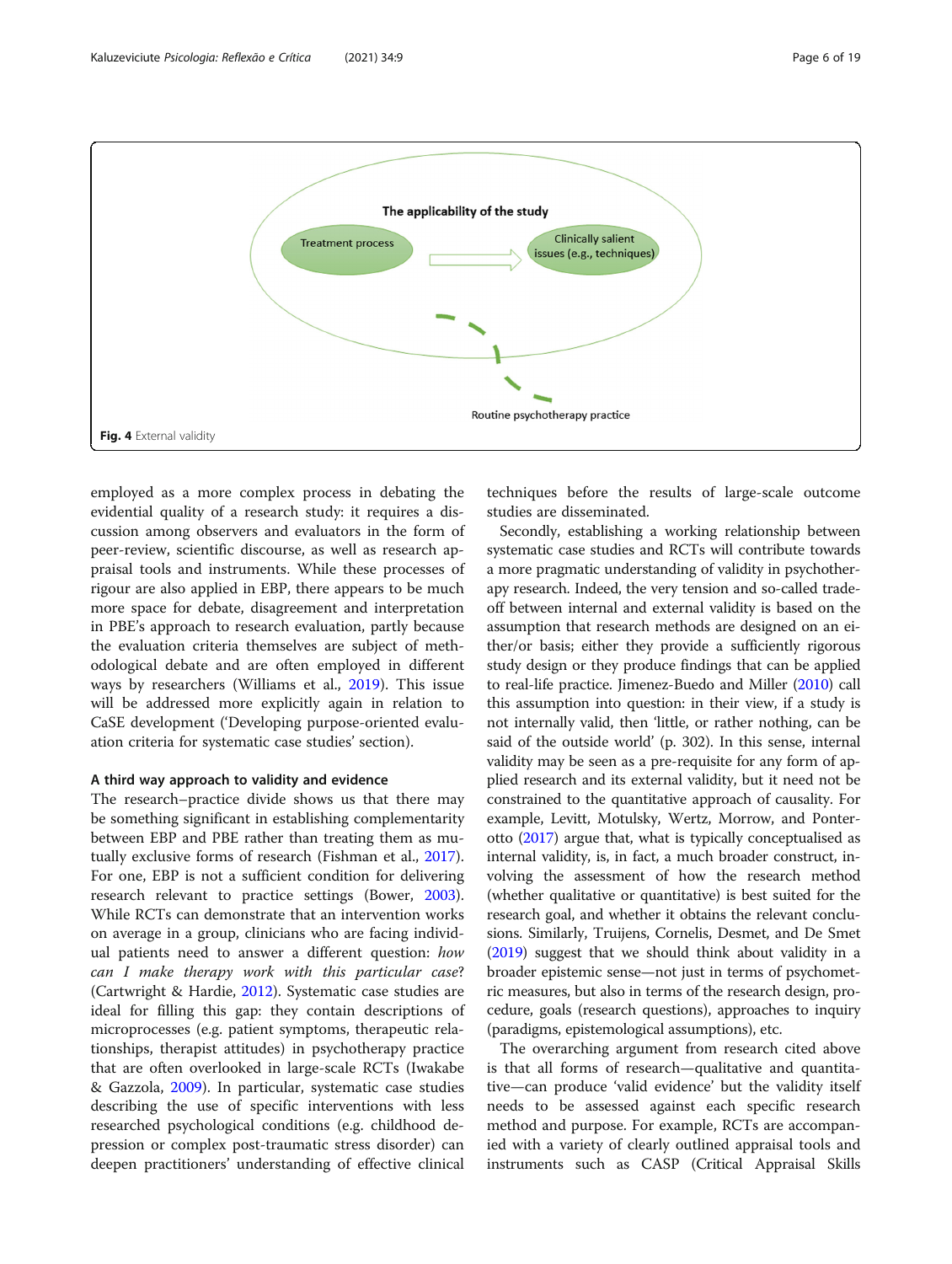Programme) that are well suited for the assessment of RCT validity and their implications for EBP. Systematic case studies (or case studies more generally) currently have no appraisal tools in any discipline. The next section evaluates whether existing qualitative research appraisal tools are relevant for systematic case studies in psychotherapy and specifies the missing evaluative criteria.

## The relevance of existing appraisal tools for qualitative research to systematic case studies in psychotherapy

#### What is a research tool?

Currently, there are several research appraisal tools, checklists and frameworks for qualitative studies. It is important to note that tools, checklists and frameworks are not equivalent to one another but actually refer to different approaches to appraising the validity of a research study. As such, it is erroneous to assume that all forms of qualitative appraisal feature the same aims and methods (Hannes et al., [2010](#page-17-0); Williams et al., [2019](#page-18-0)).

Generally, research assessment falls into two categories: checklists and frameworks. Checklist approaches are often contrasted with quantitative research, since the focus is on assessing the internal validity of research (i.e. researcher's independence from the study). This involves the assessment of bias in sampling, participant recruitment, data collection and analysis. Framework approaches to research appraisal, on the other hand, revolve around traditional qualitative concepts such as transparency, reflexivity, dependability and transferability (Williams et al., [2019](#page-18-0)). Framework approaches to appraisal are often challenging to use because they depend on the reviewer's familiarisation and interpretation of the qualitative concepts.

Because of these different approaches, there is some ambiguity in terminology, particularly between research appraisal instruments and research appraisal tools. These terms are often used interchangeably in appraisal literature (Williams et al., [2019](#page-18-0)). In this paper, research appraisal tool is defined as a method-specific (i.e. it identifies a specific research method or component) form of appraisal that draws from both checklist and framework approaches. Furthermore, a research appraisal tool seeks to inform decision making in EBP or PBE paradigms and provides explicit definitions of the tool's evaluative framework (thus minimising—but by no means eliminating—the reviewers' interpretation of the tool). This definition will be applied to CaSE (Table 5).

Table 5 Key concept: research appraisal tool

Research appraisal tool is a method-specific (or a research componentspecific) form of appraisal that draws from both checklist and framework approaches. A research appraisal tool will usually provide explicit definitions for its evaluative framework and will be used by researchers who wish to demonstrate the evidential quality of their study to the readers.

In contrast, research appraisal instruments are generally seen as a broader form of appraisal in the sense that they may evaluate a variety of methods (i.e. they are non-method specific or they do not target a particular research component), and are aimed at checking whether the research findings and/or the study design contain specific elements (e.g. the aims of research, the rationale behind design methodology, participant recruitment strategies, etc.).

There is often an implicit difference in audience between appraisal tools and instruments. Research appraisal instruments are often aimed at researchers who want to assess the strength of their study; however, the process of appraisal may not be made explicit in the study itself (besides mentioning that the tool was used to appraise the study). Research appraisal tools are aimed at researchers who wish to explicitly demonstrate the evidential quality of the study to the readers (which is particularly common in RCTs). All forms of appraisal used in the comparative exercise below are defined as 'tools', even though they have different appraisal approaches and aims.

#### Comparing different qualitative tools

Hannes et al. ([2010](#page-17-0)) identified CASP (Critical Appraisal Skills Programme-tool), JBI (Joanna Briggs Institutetool) and ETQS (Evaluation Tool for Qualitative Studies) as the most frequently used critical appraisal tools by qualitative researchers. All three instruments are available online and are free of charge, which means that any researcher or reviewer can readily utilise CASP, JBI or ETQS evaluative frameworks to their research. Furthermore, all three instruments were developed within the context of organisational, institutional or consortium support (Tables 6, [7](#page-7-0) and [8\)](#page-7-0).

It is important to note that neither of the three tools is specific to systematic case studies or psychotherapy case studies (which would include not only systematic but also experimental and clinical cases). This means that using CASP, JBI or ETQS for case study appraisal may come at a cost of overlooking elements and components specific to the systematic case study method.

Based on Hannes et al. ([2010](#page-17-0)) comparative study of qualitative appraisal tools as well as the different evaluation criteria explicated in CASP, JBI and ETQS evaluative frameworks, I assessed how well each of the three tools is attuned to the methodological, clinical and

Table 6 CASP (Critical Appraisal Skills Programme-tool)

CASP is part of the Oxford Centre for Triple Value Healthcare enterprise, which seeks to support healthcare systems and achieve optimal outcomes for populations. CASP has a variety of checklists, many of which are aimed at RCTs (e.g. RCT checklist, systematic review checklist, cohort study checklist, etc.).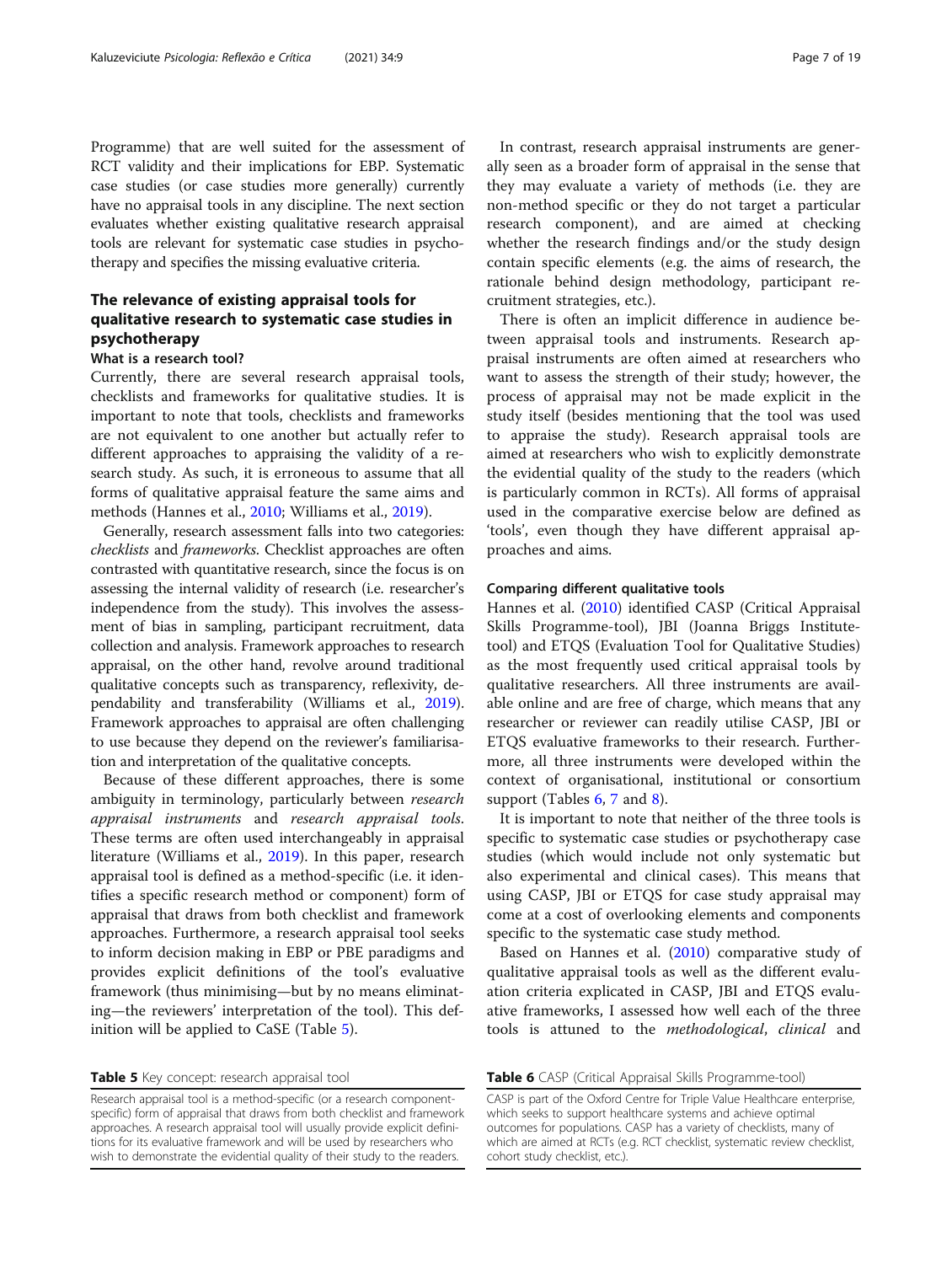<span id="page-7-0"></span>Table 7 JBI (Joanna Briggs Institute-tool)

JBI was developed by the Joanna Briggs Institute led by Alan Pearson. Like CASP, JBI offers a variety of appraisal checklists (e.g. cross sectional studies, diagnostic test accuracy studies, cohort studies, etc.) that are aimed at improving healthcare research and practice.

theoretical aspects of systematic case studies in psychotherapy. The latter components were based on case study guidelines featured in the journal of Pragmatic Case Studies in Psychotherapy as well as components commonly used by published systematic case studies across a variety of other psychotherapy journals (e.g. Psychotherapy Research, Research In Psychotherapy: Psychopathology Process And Outcome, etc.) (see Table [9](#page-8-0) for detailed descriptions of each component).

The evaluation criteria for each tool in Table [9](#page-8-0) follows Joanna Briggs Institute (JBI) ([2017a,](#page-17-0) [2017b\)](#page-17-0); Critical Appraisal Skills Programme (CASP) [\(2018\)](#page-17-0); and ETQS Questionnaire (first published in 2004 but revised continuously since). Table [10](#page-9-0) demonstrates how each tool should be used (i.e. recommended reviewer responses to checklists and questionnaires).

## Using CASP, JBI and ETQS for systematic case study appraisal

Although JBI, CASP and ETQS were all developed to appraise qualitative research, it is evident from the above comparison that there are significant differences between the three tools. For example, JBI and ETQS are well suited to assess researcher's interpretations (Hannes et al. ([2010](#page-17-0)) defined this as interpretive validity, a subcategory of internal validity): the researcher's ability to portray, understand and reflect on the research participants' experiences, thoughts, viewpoints and intentions. JBI has an explicit requirement for participant voices to be clearly represented, whereas ETQS involves a set of questions about key characteristics of events, persons, times and settings that are relevant to the study. Furthermore, both JBI and ETQS seek to assess the researcher's influence on the research, with ETQS particularly focusing on the evaluation of reflexivity (the researcher's personal influence on the interpretation and collection of data). These elements are absent or addressed to a lesser extent in the CASP tool.

The appraisal of transferability of findings (what this paper previously referred to as external validity) is addressed only by ETQS and CASP. Both tools have

Table 8 ETQS (Evaluation Tool for Qualitative Studies)

ETQS was developed at the University of Leeds by Andrew Long in the Department of Health, under the Outcomes for Social Care for Adults (OSCA) Initiative (1997–1999). Out of the three tools, ETQS is most attuned to the qualitative research paradigm; it seeks to assess and enhance evidence that is 'different' from the common efficacy research in EBP (Long & Godfrey, [2004\)](#page-18-0).

detailed questions about the value of research to practice and policy as well as its transferability to other populations and settings. Methodological research aspects are also extensively addressed by CASP and ETQS, but less so by JBI (which relies predominantly on congruity between research methodology and objectives without any particular assessment criteria for other data sources and/ or data collection methods). Finally, the evaluation of theoretical aspects (referred to by Hannes et al. ([2010](#page-17-0)) as theoretical validity) is addressed only by JBI and ETQS; there are no assessment criteria for theoretical framework in CASP.

Given these differences, it is unsurprising that CASP, JBI and ETQS have limited relevance for systematic case studies in psychotherapy. First, it is evident that neither of the three tools has specific evaluative criteria for the clinical component of systematic case studies. Although JBI and ETQS feature some relevant questions about participants and their context, the conceptualisation of patients (and/or clients) in psychotherapy involves other kinds of data elements (e.g. diagnostic tools and questionnaires as well as therapist observations) that go beyond the usual participant data. Furthermore, much of the clinical data is intertwined with the therapist's clinical decision-making and thinking style (Kaluzeviciute & Willemsen, [2020\)](#page-17-0). As such, there is a need to appraise patient data and therapist interpretations not only on a separate basis, but also as two forms of knowledge that are deeply intertwined in the case narrative.

Secondly, since systematic case studies involve various forms of data, there is a need to appraise how these data converge (or how different methods complement one another in the case context) and how they can be transferred or applied in broader psychotherapy research and practice. These systematic case study components are attended to a degree by CASP (which is particularly attentive of methodological components) and ETQS (particularly specific criteria for research transferability onto policy and practice). These components are not addressed or less explicitly addressed by JBI. Overall, neither of the tools is attuned to all methodological, theoretical and clinical components of the systematic case study. Specifically, there are no clear evaluation criteria for the description of research teams (i.e. different data analysts and/or clinicians); the suitability of the systematic case study method; the description of patient's clinical assessment; the use of other methods or data sources; the general data about therapeutic progress.

Finally, there is something to be said about the recommended reviewer responses (Table [10](#page-9-0)). Systematic case studies can vary significantly in their formulation and purpose. The methodological, theoretical and clinical components outlined in Table [9](#page-8-0) follow guidelines made by case study journals; however, these are recommendations, not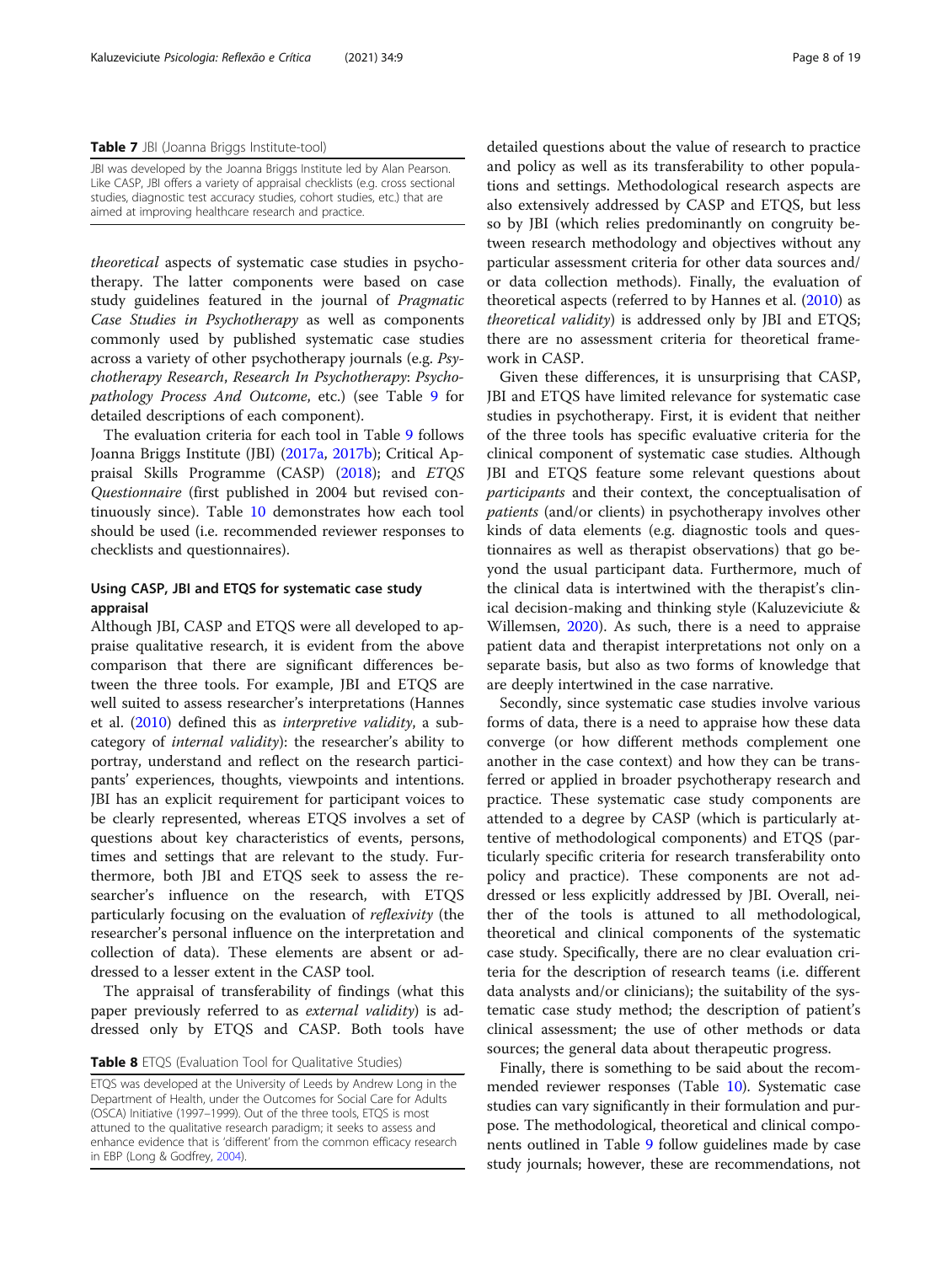<span id="page-8-0"></span>Table 9 Comparing the relevance of JBI (Joanna Briggs Institute), CASP (Critical Appraisal Skills Program) and ETQS (Evaluation Tool for Qualitative Studies) for appraising components specific to systematic case studies

| Systematic case study components                                                                                                                                        | <b>JBI Evaluation Criteria</b>                                                                                                                                                                                                                            | <b>CASP Evaluation Criteria</b>                                                                                                                                                                                                                                 | <b>ETQS Evaluation Criteria</b>                                                                                                                                                                                                                 |
|-------------------------------------------------------------------------------------------------------------------------------------------------------------------------|-----------------------------------------------------------------------------------------------------------------------------------------------------------------------------------------------------------------------------------------------------------|-----------------------------------------------------------------------------------------------------------------------------------------------------------------------------------------------------------------------------------------------------------------|-------------------------------------------------------------------------------------------------------------------------------------------------------------------------------------------------------------------------------------------------|
| Methodological components                                                                                                                                               |                                                                                                                                                                                                                                                           |                                                                                                                                                                                                                                                                 |                                                                                                                                                                                                                                                 |
| Case context and method                                                                                                                                                 | Congruity between the research<br>methodology and the research<br>question or objectives                                                                                                                                                                  | Methodological screening questions:<br>Is a qualitative methodology<br>appropriate?<br>Was the research design appropriate<br>to address the aims of the research?                                                                                              | No assessment criteria for the<br>suitability of the case study<br>method                                                                                                                                                                       |
| Research participants<br>(description of patients,<br>therapists, researchers)                                                                                          | Cultural and theoretical context of<br>the researcher; researcher's impact<br>on the research (and vice versa);<br>adequate patient representation                                                                                                        | No assessment criteria for the<br>description of researchers and data<br>analysts                                                                                                                                                                               | How do the authors locate the<br>study within the existing<br>knowledge base?<br>What role does the researcher<br>adopt within the setting?<br>Are the researcher's own<br>position, assumptions, and<br>possible biases outlined?              |
| Research procedure (data<br>collection and analysis methods)                                                                                                            | Congruity between the research<br>methodology and the analysis of<br>data and interpretation of results                                                                                                                                                   | Was the recruitment strategy<br>appropriate to the aims of the<br>research?<br>Were the data collected in a way that<br>addressed the research issue?<br>Was the data analysis sufficiently<br>rigorous?                                                        | What theoretical framework<br>quides or informs the study?<br>What data collection methods<br>are used to obtain and record<br>data?<br>How were data analysed?                                                                                 |
| Clinical components                                                                                                                                                     |                                                                                                                                                                                                                                                           |                                                                                                                                                                                                                                                                 |                                                                                                                                                                                                                                                 |
| <b>Case introduction</b>                                                                                                                                                | Clear description of patient<br>demographics and current clinical<br>condition                                                                                                                                                                            | No assessment criteria for case<br>description                                                                                                                                                                                                                  | What are the key<br>characteristics of the sample<br>(events, persons, times and<br>settings)?                                                                                                                                                  |
| Assessment of the client's<br>problems, goals, strengths, and<br>history (includes many data<br>sources and methods, such as<br>diagnostic tools and<br>questionnaires) | Participants and their voices are<br>clearly represented<br>No assessment criteria for patient's<br>clinical assessment or the use of<br>other methods and data sources<br>No assessment criteria for the<br>formulation and planning of the<br>treatment | No assessment criteria for patient's<br>clinical assessment or the use of other<br>methods and data sources                                                                                                                                                     | Within what geographical and<br>care setting is the study<br>carried out?<br>Is sufficient detail given about<br>the setting?<br>No assessment criteria for<br>patient's clinical assessment or<br>the use of other methods and<br>data sources |
| Course of therapy and treatment<br>plan                                                                                                                                 | Clear description of patient's<br>history, including a timeline of<br>relevant events                                                                                                                                                                     | No assessment criteria for course of<br>treatment or progress                                                                                                                                                                                                   | Over what time period is the<br>study conducted?<br>No assessment criteria for<br>therapeutic progress                                                                                                                                          |
| Theoretical components                                                                                                                                                  |                                                                                                                                                                                                                                                           |                                                                                                                                                                                                                                                                 |                                                                                                                                                                                                                                                 |
| <b>Clinical decision-making (includes</b> Research conclusions flow from the<br>assessment of clinical outcomes<br>and theoretical findings)                            | analysis and interpretation of the<br>data                                                                                                                                                                                                                | Is there a clear statement of findings?<br>(e.g. triangulation, respondent<br>validation, more than one analyst)                                                                                                                                                | Is there sufficient breadth (e.g.<br>contrast of two or more<br>perspective) and depth (e.g.<br>insight into a single<br>perspective)?<br>What are the implications for<br>policy and practice?                                                 |
| <b>Research limitations</b>                                                                                                                                             | No assessment criteria for research<br>limitations                                                                                                                                                                                                        | No assessment criteria for research<br>limitations                                                                                                                                                                                                              | Is there evidence of reflexivity?<br>Is adequate evidence provided<br>to support the analysis (validity<br>and reliability)?                                                                                                                    |
| <b>Transferability of findings</b>                                                                                                                                      | No assessment criteria for<br>transferability of findings                                                                                                                                                                                                 | How valuable is the research?<br>Consider the findings in relation to<br>current practice or policy, or relevant<br>research-based literature and how<br>findings can be transferred to other<br>populations or other ways in which<br>the research may be used | To what setting and<br>population are the study<br>findings generalizable?                                                                                                                                                                      |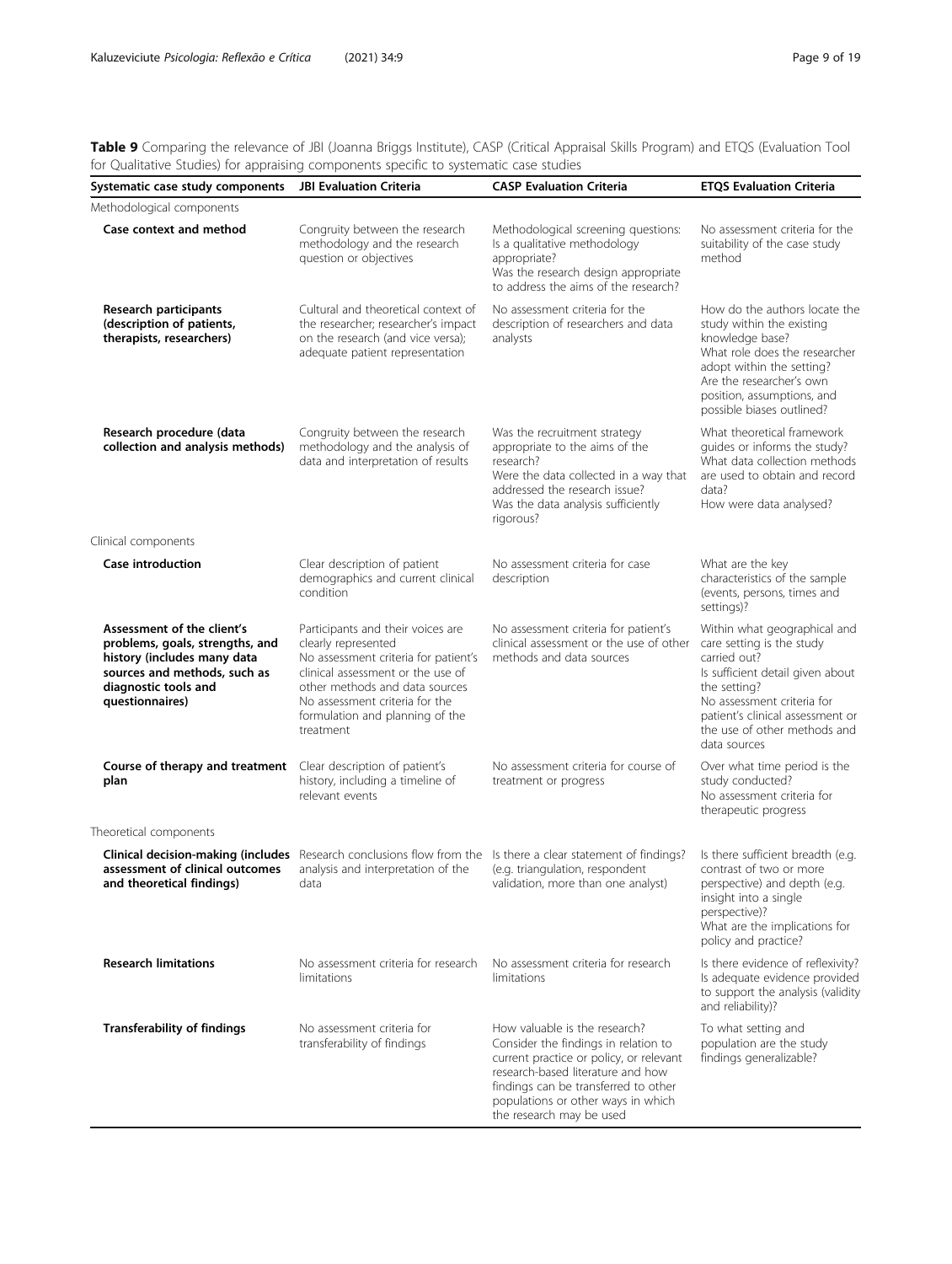| JBI evaluation responses | <b>CASP</b> evaluation responses        | <b>ETQS</b> evaluation responses                              |
|--------------------------|-----------------------------------------|---------------------------------------------------------------|
| Checklist:               | Checklist: .                            | Open-ended questionnaire:                                     |
| Yes                      | Yeς                                     | Comprehensive and detailed responses in relation to the study |
| No                       | Νo                                      |                                                               |
| Unclear                  | Can't tell                              |                                                               |
| Not applicable           | Additional space for comments available |                                                               |

<span id="page-9-0"></span>Table 10 Recommended reviewer responses to JBI (Joanna Briggs Institute), CASP (Critical Appraisal Skills Program) and ETQS (Evaluation Tool for Qualitative Studies)

'set in stone' case templates. For this reason, the straightforward checklist approaches adopted by JBI and CASP may be difficult to use for case study researchers and those reviewing case study research. The ETQS openended questionnaire approach suggested by Long and Godfrey ([2004](#page-18-0)) enables a comprehensive, detailed and purpose-oriented assessment, suitable for the evaluation of systematic case studies. That said, there remains a challenge of ensuring that there is less space for the interpretation of evaluative criteria (Williams et al., [2019](#page-18-0)). The combination of checklist and framework approaches would, therefore, provide a more stable appraisal process across different reviewers.

## Developing purpose-oriented evaluation criteria for systematic case studies

The starting point in developing evaluation criteria for Case Study Evaluation-tool (CaSE) is addressing the significance of pluralism in systematic case studies. Unlike RCTs, systematic case studies are pluralistic in the sense that they employ divergent practices in methodological procedures (research process), and they may include significantly different research aims and purpose (the endgoal) (Kaluzeviciute & Willemsen, [2020](#page-17-0)). While some systematic case studies will have an explicit intention to conceptualise and situate a single patient's experiences and symptoms within a broader clinical population, others will focus on the exploration of phenomena as they emerge from the data. It is therefore important that CaSE is positioned within a purpose-oriented evaluative framework, suitable for the assessment of what each systematic case is good for (rather than determining an absolute measure of 'good' and 'bad' systematic case studies). This approach to evidence and appraisal is in line with the PBE paradigm. PBE emphasises the study of clinical complexities and variations through local and contingent settings (e.g. single case studies) and promotes methodological pluralism (Barkham & Mellor-Clark, [2003\)](#page-17-0).

## CaSE checklist for essential components in systematic case studies

In order to conceptualise purpose-oriented appraisal questions, we must first look at what unites and differentiates systematic case studies in psychotherapy. The

commonly used theoretical, clinical and methodological systematic case study components were identified earlier in Table [9.](#page-8-0) These components will be seen as essential and common to most systematic case studies in CaSE evaluative criteria. If these essential components are missing in a systematic case study, then it may be implied there is a lack of information, which in turn diminishes the evidential quality of the case. As such, the checklist serves as a tool for checking whether a case study is, indeed, systematic (as opposed to experimental or clinical; see Iwakabe & Gazzola, [2009](#page-17-0) for further differentiation between methodologically distinct case study types) and should be used before CaSE Purposebased Evaluative Framework for Systematic Case Studies (which is designed for the appraisal of different purposes common to systematic case studies).

As noted earlier in the paper, checklist approaches to appraisal are useful when evaluating the presence or absence of specific information in a research study. This approach can be used to appraise essential components in systematic case studies, as shown below. From a pragmatic point view (Levitt et al., [2017](#page-18-0); Truijens et al., [2019](#page-18-0)), CaSE Checklist for Essential Components in Systematic Case Studies can be seen as a way to ensure the internal validity of systematic case study: the reviewer is assessing whether sufficient information is provided about the case design, procedure, approaches to inquiry, etc., and whether they are relevant to the researcher's objectives and conclusions (Table [11](#page-10-0)).

## CaSE purpose-based evaluative framework for systematic case studies

Identifying differences between systematic case studies means identifying the different purposes systematic case studies have in psychotherapy. Based on the earlier work by social scientist Yin [\(1984](#page-18-0), [1993\)](#page-18-0), we can differentiate between *exploratory* (hypothesis generating, indicating a beginning phase of research), *descriptive* (particularising case data as it emerges) and representative (a case that is typical of a broader clinical population, referred to as the 'explanatory case' by Yin) cases.

Another increasingly significant strand of systematic case studies is transferable (aggregating and transferring case study findings) cases. These cases are based on the process of meta-synthesis (Iwakabe & Gazzola, [2009](#page-17-0)): by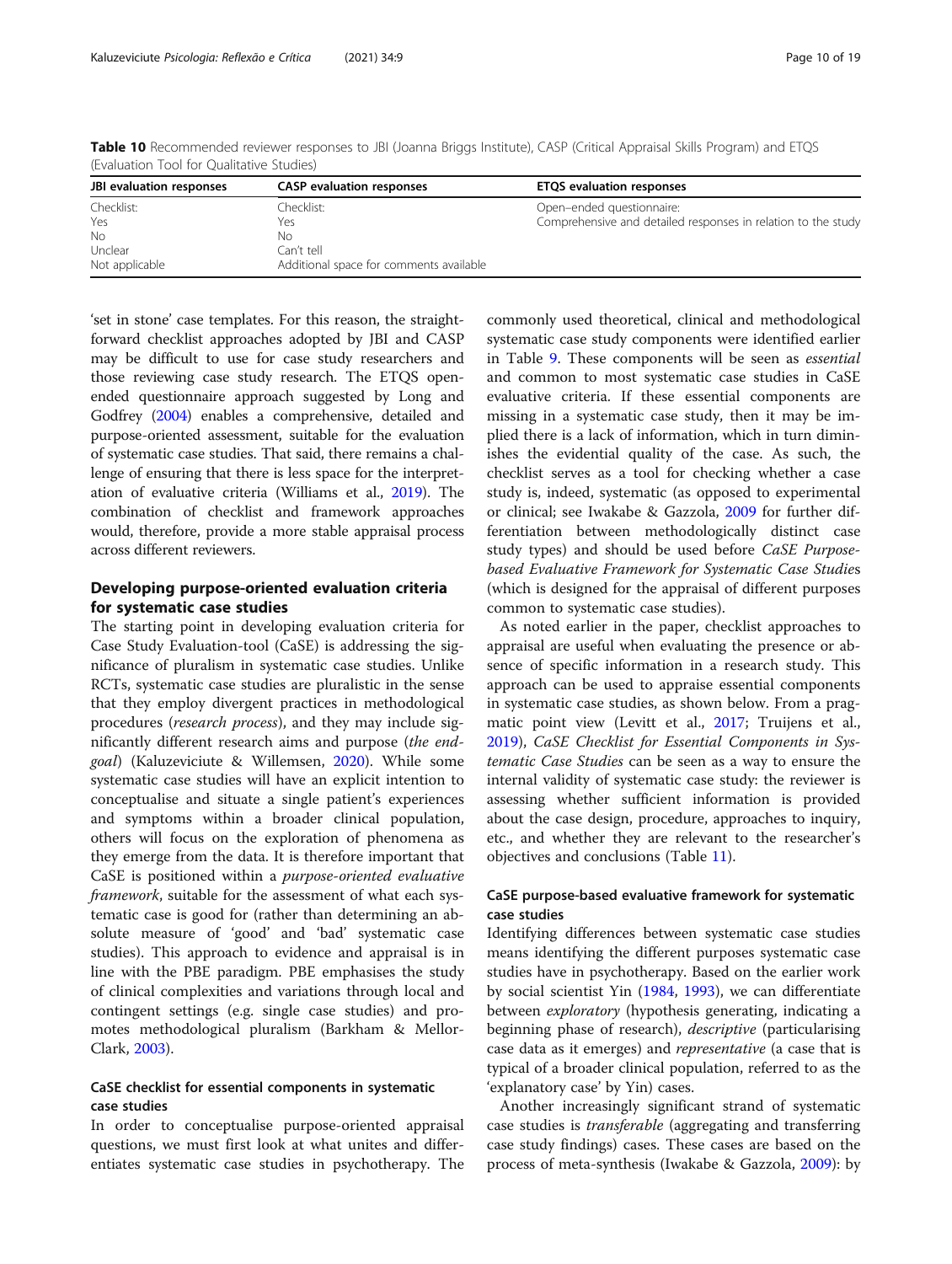<span id="page-10-0"></span>Table 11 Case Study Evaluation-tool (CaSE) checklist for essential components in systematic case studies. Recommended responses: Yes, No, unclear or not applicable

#### Methodology

- 1. The rationale behind choosing the case study method
- 2. Description of research design and aims
- 3. Description of research participants, including:
	- 3a. Patients/clients
	- 3b. Therapists, clinical supervisors
	- 3c. Researchers/data analysts (research team)
- 4. Description of research procedures, including:
	- 4a. Evaluation of existing literature and research
	- 4b. Data collection methods
	- 4c. Data analysis methods
	- 4d. Data triangulation procedures
	- 4e. Research appraisal tools and instruments

5. Description of researchers' reflexivity (awareness of the relationship between the researcher and research study), including:

5a. Research assumptions pertaining to objectives

5b. Research biases pertaining to data analysis

5c. Differentiation between assumptions and views made by different researchers/therapists

6. Description of research limitations, including:

6a. Congruity between research data and research aims and objectives

6b. Research appraisal and validity

- 7. Relevant ethical information, including:
	- 7a. Patient's informed consent
	- 7b. Anonymisation of specific clinical material

#### Clinical components

- 8. Description of patient's history, including:
	- 8a. Demographics
	- 8b. Cultural context
	- 8c. Socio-economic context
	- 8d. Interpersonal history (family and other relationships)
- 9. Description of patient's clinical condition, including:

9a. Current and past diagnosis (with reference to DSM, ICD and other diagnostic manuals)

- 9b. Current and past symptoms and experiences
- 9c. Previously received treatment
- 9d. The use of medication
- 10. Description of patient's problems through:
	- 10a. Diagnostic tools (therapist's assessment)
	- 10b. Self–report questionnaires (patient's self–assessment)
- 11. Description of course of therapy and treatment, including: 11a. Therapeutic modality

11b. Therapeutic setting (number of sessions, frequency, private/public practice)

Table 11 Case Study Evaluation-tool (CaSE) checklist for essential components in systematic case studies. Recommended responses: Yes, No, unclear or not applicable (Continued)

- 11c. Therapeutic relationship
- 11d. Timeline of relevant treatment events/sessions
- 11e. Follow-up information
- 11f. Treatment outcomes
- 11g. Complicating factors

12. Description of clinical decision–making and reflexivity (awareness of the relationship between the therapist and the treatment process), including:

12a. Clinical assumptions pertaining to diagnosis

12b. Clinical biases pertaining to therapeutic techniques and interpretations (especially in relation to therapist's therapeutic modality)

- 13. Description of therapist where relevant, including:
	- 13a. Professional experience
	- 13b. Demographics
	- 13c. Cultural context
	- 13d. Socio-economic context

## Theory

14. Clear description of theoretical references and key concepts

15. Description of how clinical decision–making relates to the chosen theoretical framework

16. Clear statement of theoretical findings

17. Clear description of evidence for and limitations of the chosen theoretical framework, including:

17a. Validity (does the case study attend its research objectives and aims sufficiently? Do researchers use relevant theoretical concepts, clinical techniques and research methods?)

17b. Reliability (does the case study provide sufficient, detailed and reflexive information on how it arrived at its findings?)

18. Description of transferability of findings (relevance to other cases), including:

- 18a. Transferability to psychotherapy research
- 18b. Transferability to psychotherapy practice
- 18c. Relevance to policy in private and/or public healthcare
- 18d. Relevance to specific clinical population and setting

examining processes and outcomes in many different case studies dealing with similar clinical issues, researchers can identify common themes and inferences. In this way, single case studies that have relatively little impact on clinical practice, research or health care policy (in the sense that they capture psychotherapy processes rather than produce generalisable claims as in Yin's representative case studies) can contribute to the generation of a wider knowledge base in psychotherapy (Iwakabe, [2003](#page-17-0), [2005](#page-17-0)). However, there is an ongoing issue of assessing the evidential quality of such transferable cases. According to Duncan and Sparks ([2020](#page-17-0)), although metasynthesis and meta-analysis are considered to be 'gold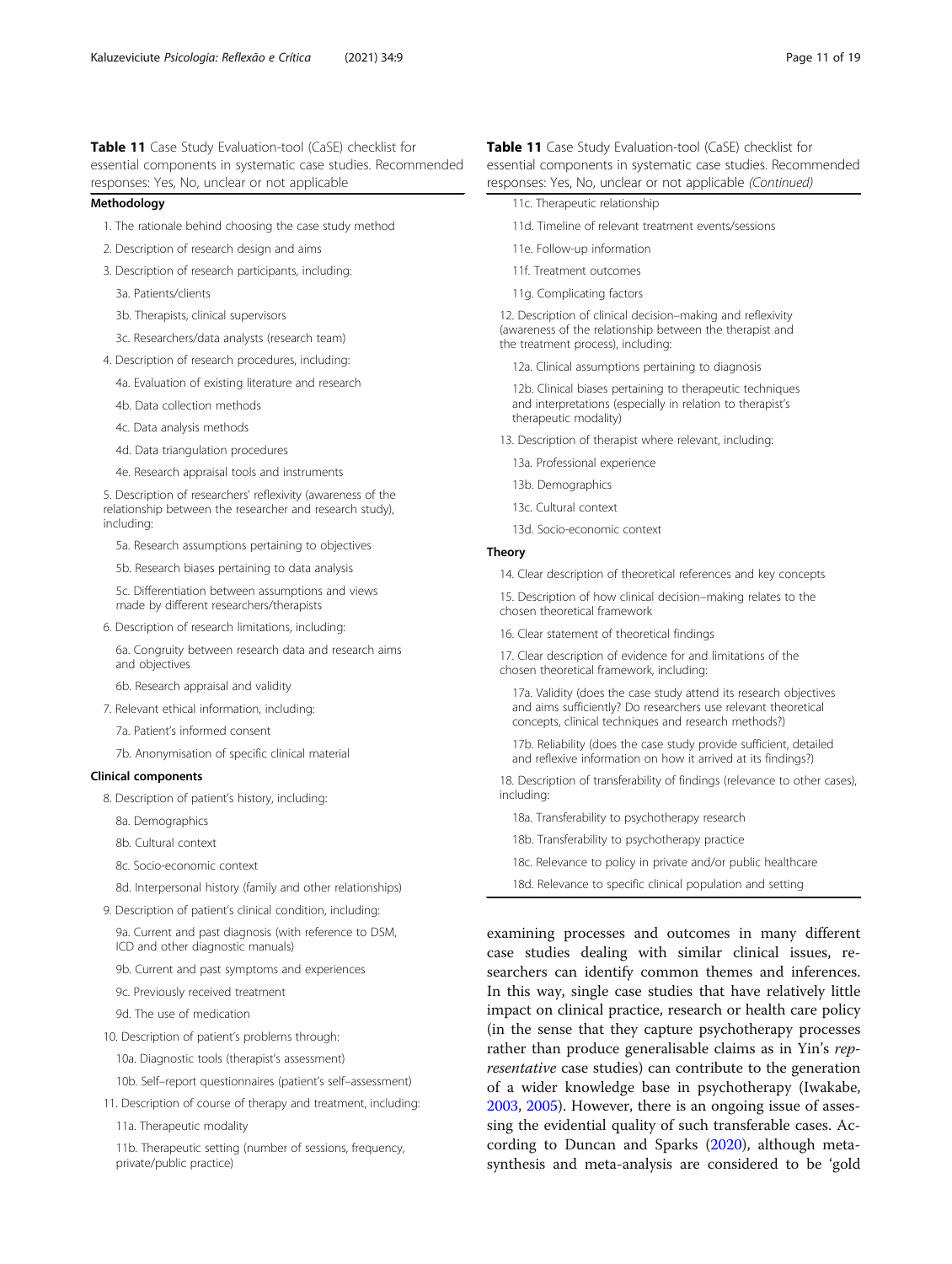<span id="page-11-0"></span>standard' for assessing interventions across disparate studies in psychotherapy, they often contain case studies with significant research limitations, inappropriate interpretations and insufficient information. It is therefore important to have a research appraisal process in place for selecting transferable case studies.

Two other types of systematic case study research include: critical (testing and/or confirming existing theories) cases, which are described as an excellent method for falsifying existing theoretical concepts and testing whether therapeutic interventions work in practice with concrete patients (Kaluzeviciute, [2021](#page-17-0)), and unique (going beyond the 'typical' cases and demonstrating deviations) cases (Merriam, [1998](#page-18-0)). These two systematic case study types are often seen as less valuable for psychotherapy research given that unique/falsificatory findings are difficult to generalise. But it is clear that practitioners and researchers in our field seek out context-specific data, as well as detailed information on the effectiveness of therapeutic techniques in single cases (Stiles, [2007](#page-18-0)) (Table 12).

Each purpose-based case study contributes to PBE in different ways. Representative cases provide qualitatively rich, in-depth data about a clinical phenomenon within its particular context. This offers other clinicians and researchers access to a 'closed world' (Mackrill & Iwakabe, [2013](#page-18-0)) containing a wide range of attributes about a conceptual type (e.g. clinical condition or therapeutic technique). Descriptive cases generally seek to demonstrate a realistic snapshot of therapeutic processes, including complex dynamics in therapeutic relationships, and instances of therapeutic failure (Maggio, Molgora, & Oasi, [2019](#page-18-0)). Data in descriptive cases should be presented in a transparent manner (e.g. if there are issues in standardising patient responses to a self-report questionnaire, this should be made explicit). Descriptive cases are commonly used in psychotherapy training and supervision. Unique cases are relevant for both clinicians and researchers: they often contain novel treatment approaches and/or introduce new diagnostic considerations about patients who deviate from the clinical population. Critical cases demonstrate the application of psychological

Table 12 Key concept: purpose-based systematic case studies

1. Representative cases of a broader clinical population (typicality);

2. Descriptive cases that capture specific psychotherapy processes as they emerge in treatment (particularity);

3. Unique cases due to unusual variations that go beyond the 'average' population (deviation);

4. Critical cases that test existing theories (fasificiation/confirmation);

5. Exploratory cases that indicate a beginning phase of a multiple case study research (hypothesis generation);

6. Transferable cases that seek to aggregate and transfer case study findings onto other cases (generalisability).

theories 'in action' with particular patients; as such, they are relevant to clinicians, researchers and policymakers (Mackrill & Iwakabe, [2013](#page-18-0)). Exploratory cases bring new insight and observations into clinical practice and research. This is particularly useful when comparing (or introducing) different clinical approaches and techniques (Trad & Raine, [1994](#page-18-0)). Findings from exploratory cases often include future research suggestions. Finally, transferable cases provide one solution to the generalisation issue in psychotherapy research through the previously mentioned process of meta-synthesis. Grouped together, transferable cases can contribute to theory building and development, as well as higher levels of abstraction about a chosen area of psychotherapy research (Iwakabe & Gazzola, [2009\)](#page-17-0).

With this plurality in mind, it is evident that CaSE has a challenging task of appraising research components that are distinct across six different types of purposebased systematic case studies. The purpose-specific evaluative criteria in Table [13](#page-12-0) was developed in close consultation with epistemological literature associated with each type of case study, including: Yin's ([1984](#page-18-0), [1993](#page-18-0)) work on establishing the typicality of representative cases; Duncan and Sparks' ([2020](#page-17-0)) and Iwakabe and Gazzola's ([2009](#page-17-0)) case selection criteria for metasynthesis and meta-analysis; Stake's ([1995](#page-18-0), [2010](#page-18-0)) research on particularising case narratives; Merriam's ([1998\)](#page-18-0) guidelines on distinctive attributes of unique case studies; Kennedy's ([1979](#page-17-0)) epistemological rules for generalising from case studies; Mahrer's [\(1988\)](#page-18-0) discovery oriented case study approach; and Edelson's ([1986](#page-17-0)) guidelines for rigorous hypothesis generation in case studies.

Research on epistemic issues in case writing (Kaluzeviciute, [2021](#page-17-0)) and different forms of scientific thinking in psychoanalytic case studies (Kaluzeviciute & Willemsen, [2020](#page-17-0)) was also utilised to identify case study components that would help improve therapist clinical decision-making and reflexivity.

For the analysis of more complex research components (e.g. the degree of therapist reflexivity), the purpose-based evaluation will utilise a framework approach, in line with comprehensive and open-ended reviewer responses in ETQS (Evaluation Tool for Qualitative Studies) (Long & Godfrey, [2004\)](#page-18-0) (Table [13](#page-12-0)). That is to say, the evaluation here is not so much about the presence or absence of information (as in the checklist approach) but the degree to which the information helps the case with its unique purpose, whether it is generalisability or typicality. Therefore, although the purpose-oriented evaluation criteria below encompasses comprehensive questions at a considerable level of generality (in the sense that not all components may be required or relevant for each case study), it nevertheless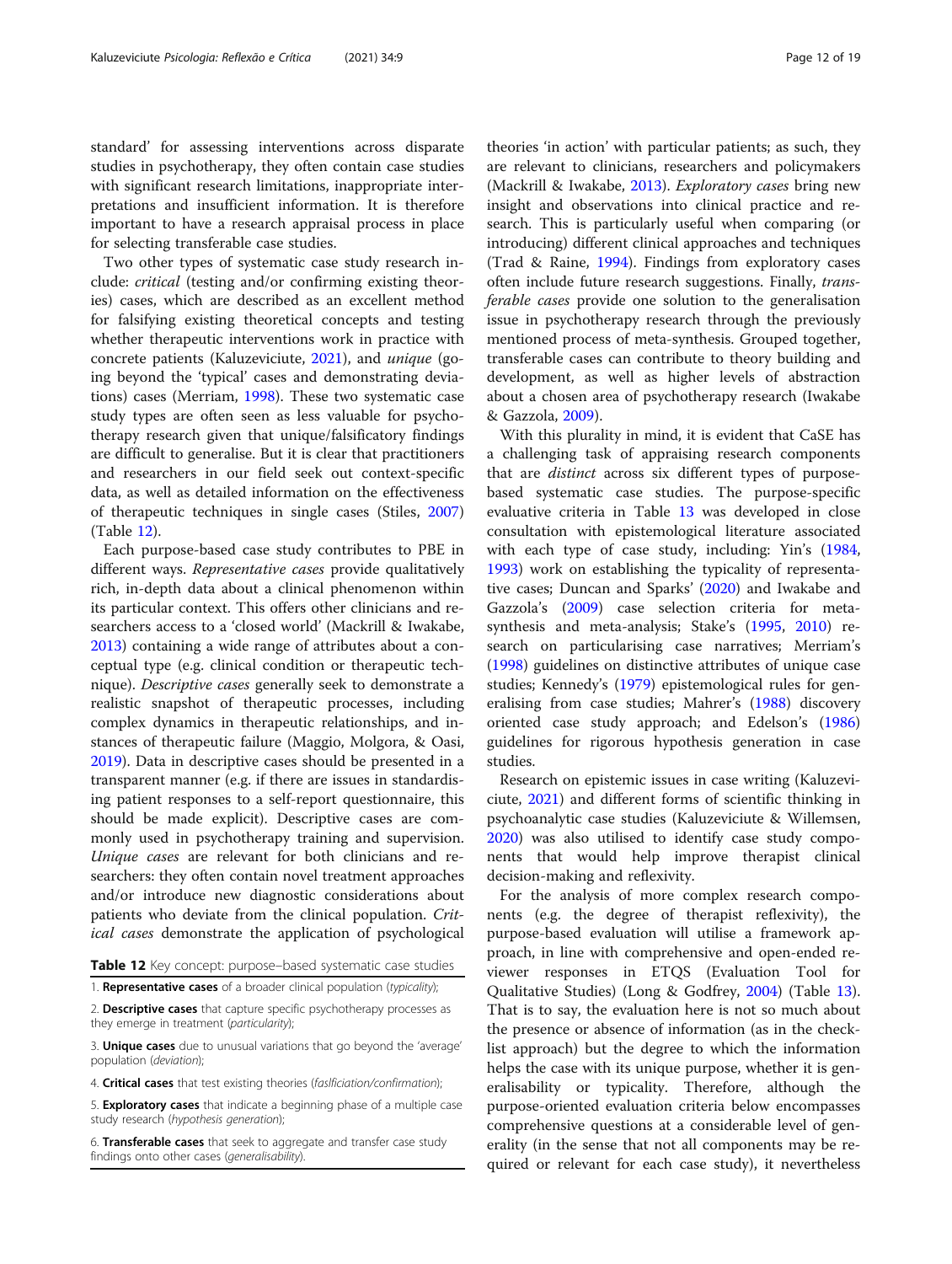<span id="page-12-0"></span>Table 13 Case Study Evaluation-tool (CaSE) purpose-based evaluative framework for systematic case studies. Recommended responses: open-ended questionnaire

#### 1 Representative cases (purpose: typicality)

## The studied phenomenon

- What is the studied phenomenon or 'conceptual type' (e.g, clinical condition, therapeutic technique, patient's symptoms)? There is generally one specific phenomenon.
- Is the studied phenomenon sufficiently distinguished from other kinds of (potentially similar) phenomena?

#### Patient data

- Are patient characteristics relevant to the wider clinical population? (e.g. is there a good match between symptoms and experiences?)
- What is the rationale for choosing this patient?
- Does the patient present any unique or deviant characteristics? (e.g. symptoms that are not representative of the studied clinical condition)

#### The clinical discourse

- Is there a detailed clinical narrative in the form of therapist reflections and observations?
- Does the case move from the particularity of the patient to a more general (theoretically abstract) claim about the studied phenomenon?

#### Research

- Is there a sufficient review of literature on the studied phenomenon?
- Does the case refer to other cases and/or studies that replicate their findings?

#### Case purpose

- Does the case demonstrate the typical characteristics of the studied phenomenon?
- Does the case provide findings relevant for the broader clinical population?
- Can the case contribute to psychotherapy theory?
- 2 Descriptive cases (purpose: particularity)

#### The studied phenomenon

- What phenomena are studied in the case (e.g. clinical condition, therapeutic technique, patient's symptoms)? There can be multiple phenomena.
- Does the case present events and processes common to clinical practice? (e.g. therapeutic relationship difficulties)

#### Patient data

- Are patient characteristics described in detail, with particular attention to uniqueness, subjectivity and meaning of "lived experiences"?
- Does the case narrative convey interpersonally sharable statements, ruminations, metaphors?
- Is the patient clearly positioned within their cultural and psycho-social context?

#### The clinical discourse

- Does the case convey the process behind therapist's practical decisions in the consulting room?
- Does the case provide 'know-how' knowledge on how practitioners can deal with clinically salient issues and situations?
- Does the therapist provide a reflexive account on how their views and theoretical assumptions might impact the therapeutic relationship and clinical decision-making?

#### Research

- Does the case include patient's self-assessment? (e.g. through self-report measures and dialogic exchange)
- Does the case include excerpts of dialogue between therapist and patient?

#### Case purpose

- Does the case provide a relational understanding (with which readers can empathise) of the studied phenomenon?
- Does the case narrative sufficiently portray 'real analytic practice' rather than 'ideal models'? (e.q. by demonstrating disparity between clinical theory/research and practice)
- Can the case contribute to psychotherapy training and practice?

#### 3 Unique cases (purpose: deviation)

#### The studied phenomenon

- What phenomena are studied in the case (e.g. clinical condition, therapeutic technique, patient's symptoms)? There can be multiple phenomena.
- Does the case explain how the studied phenomena are different or unique from the established theory/research? (e.g. the patient's experience of transference is different from the experiences of transference across a broader clinical population)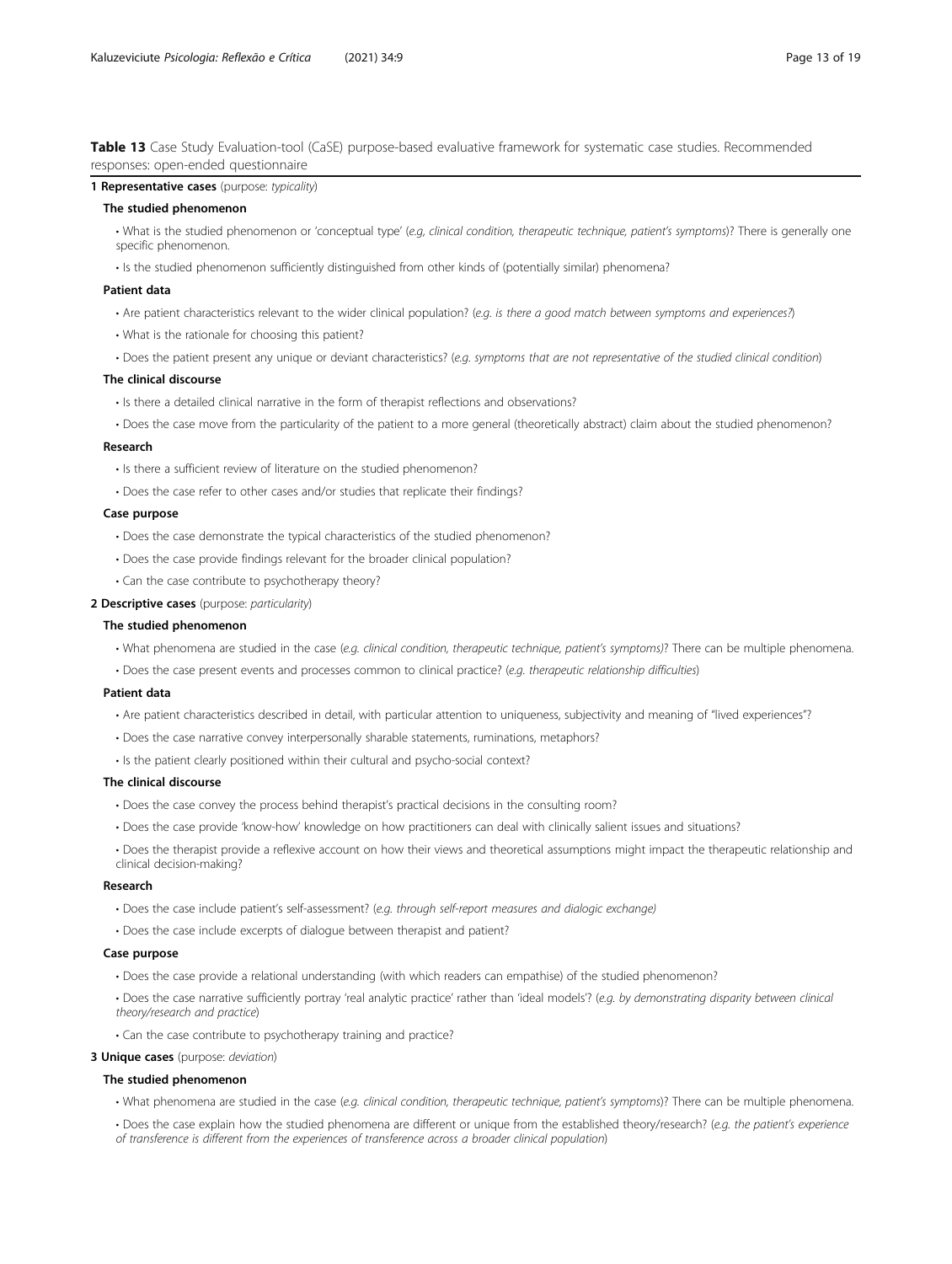Table 13 Case Study Evaluation-tool (CaSE) purpose-based evaluative framework for systematic case studies. Recommended responses: open-ended questionnaire (Continued)

#### Patient data

- Are patient characteristics described in detail, with particular attention to uniqueness, subjectivity and meaning of "lived experiences"?
- What is the rationale for choosing this patient?

#### The clinical discourse

- Does the case convey a detailed description of therapeutic interventions and their effectiveness?
- Does the therapist provide a reflexive account on how their views and theoretical assumptions might impact clinical decision–making, particularly in terms of their understanding of the uniqueness/deviation in the case?
- Does the case include sufficient considerations as to the cause of the deviation/uniqueness in patient's clinical condition or symptoms?

#### Research

• Does the case convey more than one theoretical and/or research perspective? (e.g. clinical assessment by multiple practitioners or data analysis by multiple researchers)

• Are there considerations of alternative explanations to the observed deviation/uniqueness of the case? (e.g. by referring to other published case studies or research)

#### Case purpose

- Does the case provide insight into a novel phenomenon? (e.g. by describing unique patient symptoms or experiences)
- Does the case provide novel theoretical knowledge in relation to unique/deviant phenomenon? (E.q., by developing a new therapeutic technique)
- Can the case contribute to psychotherapy theory, training and/or practice?
- 4 Critical cases (purpose: falsification/confirmation)

#### The studied phenomenon

• What is the studied phenomenon in the case (e.g. clinical condition, therapeutic technique, patient's symptoms)? There is generally one specific phenomenon.

• Does the case seek to test an existing theory/research about the studied phenomenon? (e.g. testing the effectiveness of a well–established therapeutic intervention)

#### Patient data

- Are patient characteristics described in detail?
- Is the patient clearly outlined within their cultural and psycho-social context?
- What is the rationale for choosing this patient?

#### The clinical discourse

- Does the case link therapist narrative and observations with the theoretical/research considerations?
- Does the case convey a detailed description of therapeutic interventions and their effectiveness?

#### Research

- Does the case convey more than one theoretical and/or research perspective? (e.g. clinical assessment by multiple practitioners or data analysis by multiple researchers)
- Does the case show how the theory/research that is being tested accounts for the clinical observations in the case?
- Does the case provide a sufficient explanation on why their chosen theory/research is more appropriate than another?
- If the case falsifies an existing theory/research, are there sufficient sample considerations? (e.g. the case may be unique and therefore the original theory/research still stands)

#### Case purpose

- Does the case examine an existing theory/research successfully? (e.g. by showing whether a theory is effective with a specific patient)
- If the case falsifies an existing theory/research, does it offer any novel suggestions or revisions to the falsified theory/research?
- If the case confirms an existing theory/research, does it rule out alternative explanations for the tested hypothesis? (e.g. to show that a therapeutic intervention is effective, the positive effects of other variables like medication may need to be ruled out)

#### 5 Exploratory cases (purpose: hypothesis generation)

#### The studied phenomenon

- What phenomena are studied in the case (e.g. clinical condition, therapeutic technique, patient's symptoms)? There can be multiple phenomena.
- Is the case discovery-led, in the sense that it explores data as it emerges?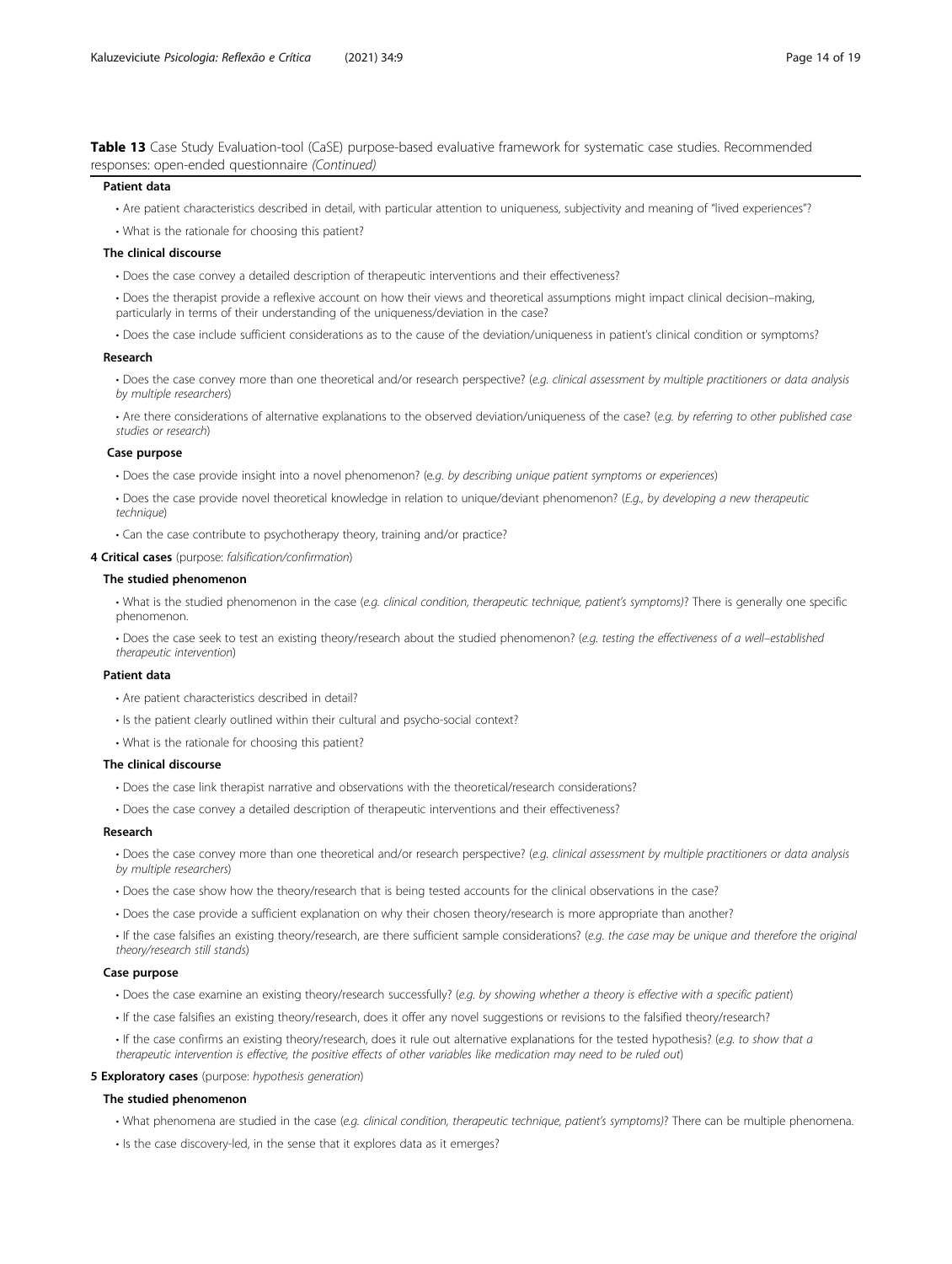Table 13 Case Study Evaluation-tool (CaSE) purpose-based evaluative framework for systematic case studies. Recommended responses: open-ended questionnaire (Continued)

• Does the case contain new hypotheses about the studied phenomena?

#### Patient data

- Are patient characteristics described in detail?
- Is the patient clearly outlined within their cultural and psycho-social context?

#### The clinical discourse

- Does the case link therapist narrative and observations with the theoretical/research considerations?
- Does the case narrative explore the 'how' and 'what' questions in relation to patient experiences and treatment processes?
- Does the case identify complex processes and mechanisms in the treatment and link them to theory?

#### Research

- Is there a sufficient review of literature of the studied phenomenon?
- Does the case convey more than one theoretical and/or research perspective? (e.g. clinical assessment by multiple practitioners or data analysis by multiple researchers)
- Does the data converge? Are different/conflicting findings reported?

#### Case purpose

- Does the case convey more than one set of outcomes?
- Does the case indicate future research trajectories?
- Can the case contribute to psychotherapy theory, training and/or practice?

#### **6 Transferable cases** (purpose: generalisability)

#### The studied phenomenon

- What is studied phenomenon (e.g. clinical condition, therapeutic technique, patient's symptoms)? There is generally one specific phenomenon.
- Is the studied phenomenon explicitly defined and differentiated from other kinds of (potentially similar) phenomena?

#### Patient data

- Are patient characteristics described in detail?
- Is the patient clearly outlined within their cultural and psycho-social context?
- Does the patient present characteristics typical of the studied phenomenon? Is there sufficient information (clinical, theoretical) to link the patient with the studied phenomenon?

## The clinical discourse

- Is there a detailed clinical narrative in the form of therapist reflections and observations?
- Does the case shed light on specific characteristics of the therapeutic process? (e.g. the development of therapeutic alliance)
- Is the case narrative theme-focused? (e.g. the case identifies specific treatment patterns across different sessions)
- Is there a clear description of the therapeutic process, usually involving a session-by-session description?

#### Research

- Is there a sufficient review of literature on the studied phenomenon?
- Does the case involve a specific therapeutic, theoretical and research framework, and is the framework made explicit by the researchers?
- Is there a clear description of the research process? (e.g. step-by-step description of data analysis procedures)

## Case purpose

• Does the case provide information about common or specific psychotherapy processes?

• Can the case be compared to and aggregated with other psychotherapy case studies on the basis of its studied phenomenon and formulation?

seeks to engage with each type of purpose-based systematic case study on an individual basis (attending to research or clinical components that are unique to each of type of case study).

It is important to note that, as this is an introductory paper to CaSE, the evaluative framework is still

preliminary: it involves some of the core questions that pertain to the nature of all six purpose-based systematic case studies. However, there is a need to develop a more comprehensive and detailed CaSE appraisal framework for each purpose-based systematic case study in the future.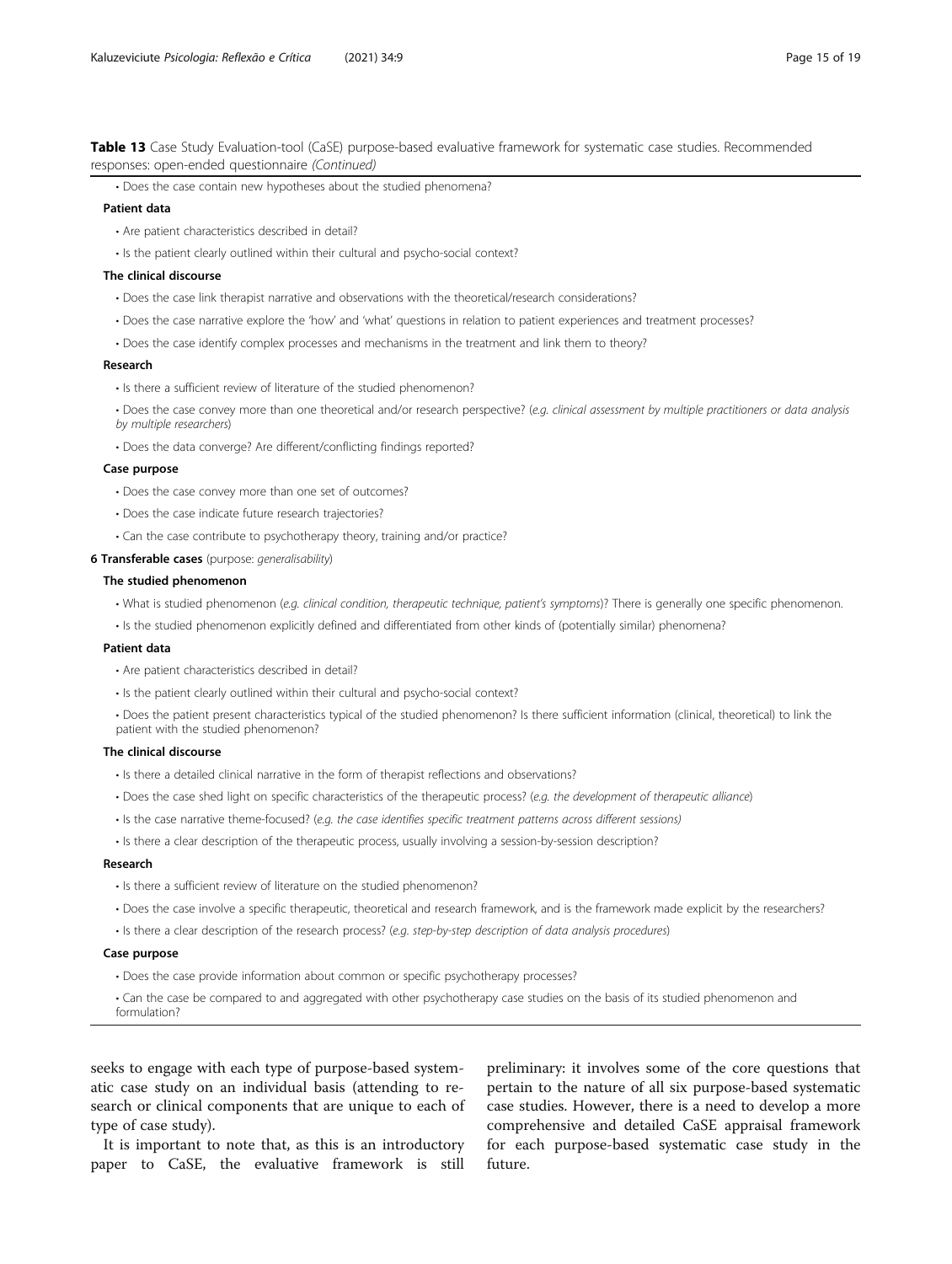## <span id="page-15-0"></span>Using CaSE on published systematic case studies in psychotherapy: an example

To illustrate the use of CaSE Purpose-based Evaluative Framework for Systematic Case Studies, a case study by Lunn, Daniel, and Poulsen [\(2016](#page-18-0)) titled 'Psychoanalytic Psychotherapy With a Client With Bulimia Nervosa' was selected from the Single Case Archive (SCA) and analysed in Table 14. Based on the core questions associated with the six purpose-based systematic case study types in Table  $13(1 \text{ to } 6)$  $13(1 \text{ to } 6)$ , the purpose of Lunn et al.'s  $(2016)$  $(2016)$  $(2016)$ case was identified as critical (testing an existing theoretical suggestion).

Sometimes, case study authors will explicitly define the purpose of their case in the form of research objectives (as was the case in Lunn et al.'s study); this helps identifying which purpose-based questions are most relevant for the evaluation of the case. However, some case studies will require comprehensive analysis in order to identify their purpose (or multiple purposes). As such, it is recommended that CaSE reviewers first assess the degree and manner in which information about the studied phenomenon, patient data, clinical discourse and research are presented before deciding on the case purpose.

Although each purpose-based systematic case study will contribute to different strands of psychotherapy (theory, practice, training, etc.) and focus on different forms of data (e.g. theory testing vs extensive clinical descriptions), the overarching aim across all systematic case studies in psychotherapy is to study local and contingent processes, such as variations in patient symptoms and complexities of the clinical setting. The comprehensive framework approach will therefore allow reviewers to assess the degree of external validity in systematic case studies (Barkham & Mellor-Clark, [2003\)](#page-17-0). Furthermore, assessing the case against its purpose will let reviewers determine whether the case achieves its set goals (research objectives and aims). The example below shows that Lunn et al.'s [\(2016](#page-18-0)) case is successful in functioning as a critical case as the authors provide relevant, high-quality information about their tested therapeutic conditions.

Finally, it is also possible to use CaSE to gather specific type of systematic case studies for one's research, practice, training, etc. For example, a CaSE reviewer might want to identify as many *descriptive* case studies focusing on negative therapeutic relationships as possible for

Table 14 Using Case Study Evaluation-tool (CaSE): Lunn et al. [\(2016\)](#page-18-0)'s case 'Psychoanalytic psychotherapy with a client with bulimia nervosa'

| Type<br>of<br>case | The studied<br>phenomenon                                                                                                                                                                                                                                                                                                                  | Patient data                                                                                                                                                                                                                                                                                                                                                                                                                                                                                                                                                                                                                                                                                                                                                                                                   | The clinical discourse                                                                                                                                                                                                                                                                                                                                                                                                                                                                                                                                                                                                                                                    | Research                                                                                                                                                                                                                                                                                                                                                                                                                                                                                                                                                                                                                                                                                                                                      | Case purpose                                                                                                                                                                                                                                                                                                                                                                                    |
|--------------------|--------------------------------------------------------------------------------------------------------------------------------------------------------------------------------------------------------------------------------------------------------------------------------------------------------------------------------------------|----------------------------------------------------------------------------------------------------------------------------------------------------------------------------------------------------------------------------------------------------------------------------------------------------------------------------------------------------------------------------------------------------------------------------------------------------------------------------------------------------------------------------------------------------------------------------------------------------------------------------------------------------------------------------------------------------------------------------------------------------------------------------------------------------------------|---------------------------------------------------------------------------------------------------------------------------------------------------------------------------------------------------------------------------------------------------------------------------------------------------------------------------------------------------------------------------------------------------------------------------------------------------------------------------------------------------------------------------------------------------------------------------------------------------------------------------------------------------------------------------|-----------------------------------------------------------------------------------------------------------------------------------------------------------------------------------------------------------------------------------------------------------------------------------------------------------------------------------------------------------------------------------------------------------------------------------------------------------------------------------------------------------------------------------------------------------------------------------------------------------------------------------------------------------------------------------------------------------------------------------------------|-------------------------------------------------------------------------------------------------------------------------------------------------------------------------------------------------------------------------------------------------------------------------------------------------------------------------------------------------------------------------------------------------|
| Critical           | The studied phenomenon<br>is identified as the<br>treatment of bulimia<br>nervosa. The case tests the<br>need of adapting<br>therapeutic approaches to<br>individual patients on the<br>basis of their specific<br>therapeutic needs and<br>goals rather than<br>providing manualised<br>therapy across the entire<br>clinical population. | A patient was selected<br>from an RCT trial where<br>cognitive behavioural<br>therapy (CBT) was found,<br>on average, more<br>effective than<br>psychoanalytic<br>psychotherapy (PP).<br>However, this patient's<br>symptoms and context<br>indicated that she may<br>benefit from techniques<br>and principles common to<br>PP, which is why she was<br>chosen for this case study.<br>The case involves a<br>lengthy patient<br>description, including<br>previous diagnosis of<br>anorexia nervosa, binge<br>and purge episodes, early<br>object relations, and<br>childhood-rooted trauma.<br>The case provides sub-<br>stantial information on pa-<br>tient's psychological<br>context and demograph-<br>ics but does not contain<br>cultural information (this<br>may have been deemed<br>not relevant). | The case contains a<br>detailed description of<br>therapeutic interventions,<br>such as therapeutic<br>containment, reflection,<br>and acknowledgement of<br>unconscious, split-off, or<br>disavowed aspects of pa-<br>tient's experiences. Ther-<br>apist observations and<br>clinical decision-making<br>are informed by the theor-<br>etical PP principles, par-<br>ticularly in terms of<br>affirming and interpreting<br>patient's experiences. The<br>effectiveness of thera-<br>peutic interventions is de-<br>scribed as highly positive:<br>patient has stopped bin-<br>ging and purging and was<br>able to develop a closer<br>relationship with her<br>family. | Several theoretical and<br>research perspectives are<br>explored in order to tailor<br>the most suitable<br>approach for the patient,<br>including attachment<br>styles, mentalization and<br>integrative approaches.<br>One of the authors acted<br>as a therapist, while the<br>two other authors were<br>involved in data analysis;<br>this improved the data<br>triangulation process.<br>Several hypothetical<br>assumptions were made<br>about therapeutic setting<br>and relationship and their<br>suitability for this patient;<br>they are shown to be<br>highly effective and<br>helpful later in the case<br>(e.g. nondirective PP<br>therapy was experienced<br>as more helpful by the<br>patient than directive CBT<br>therapy). | The case demonstrates<br>that insight-oriented, non-<br>directive PP can yield sig-<br>nificant successes for<br>patients with bulimia ner-<br>vosa who also display low<br>reflective functioning and<br>insecure attachments. This<br>case is an important crit-<br>ical follow-up to larger<br>RCT study, which by and<br>large favoured CBT to PP<br>for patients with eating<br>disorders. |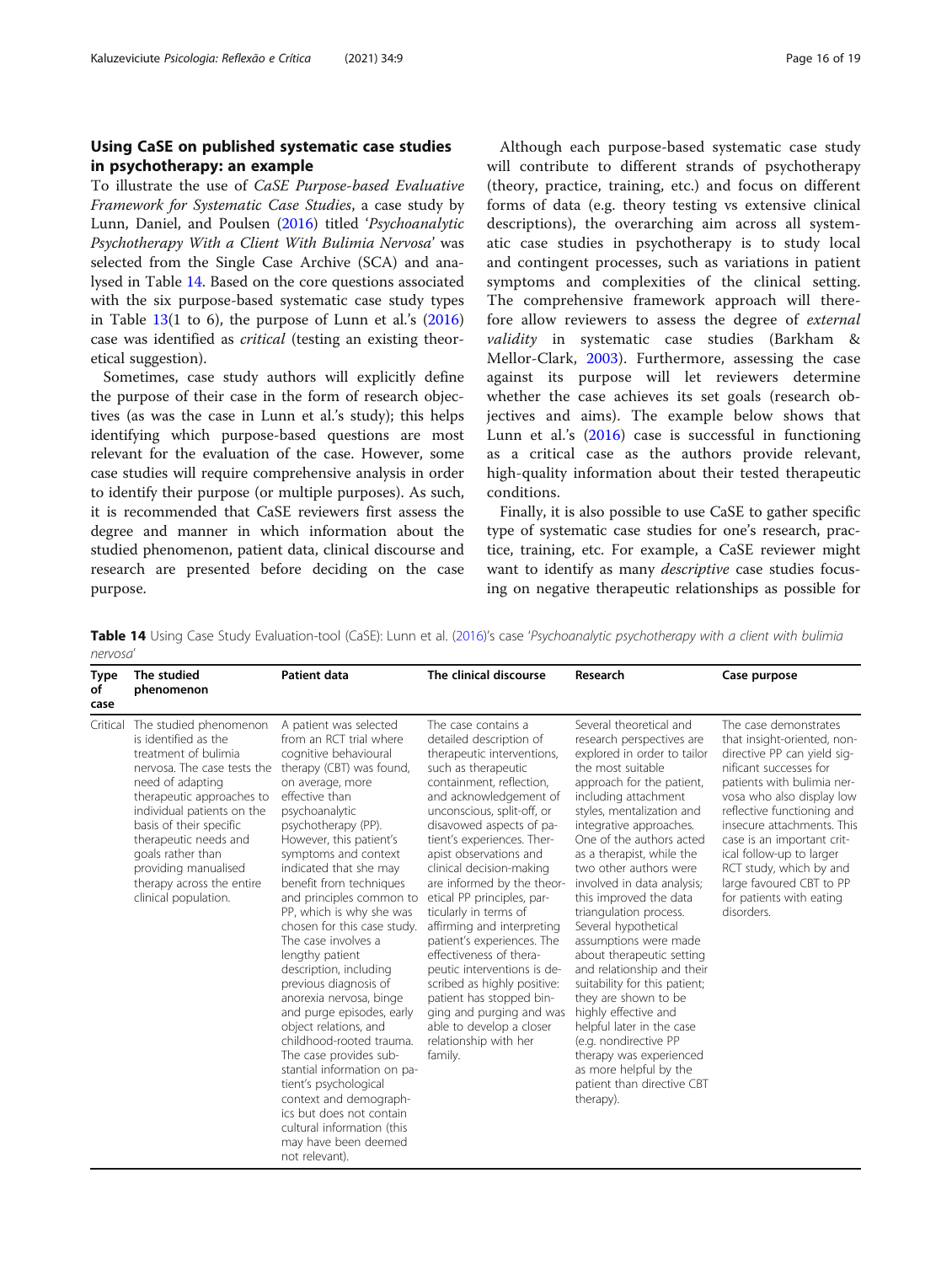their clinical supervision. The reviewer will therefore only need to refer to CaSE questions in Table [13\(](#page-12-0)2) on descriptive cases. If the reviewed cases do not align with the questions in Table  $13(2)$  $13(2)$ , then they are not suitable for the CaSE reviewer who is looking for "know-how" knowledge and detailed clinical narratives.

#### Concluding comments

This paper introduces a novel Case Study Evaluationtool (CaSE) for systematic case studies in psychotherapy. Unlike most appraisal tools in EBP, CaSE is positioned within purpose-oriented evaluation criteria, in line with the PBE paradigm. CaSE enables reviewers to assess what each systematic case is good for (rather than determining an absolute measure of 'good' and 'bad' systematic case studies). In order to explicate a purpose-based evaluative framework, six different systematic case study purposes in psychotherapy have been identified: representative cases (purpose: typicality), descriptive cases (purpose: particularity), unique cases (purpose: deviation), critical cases (purpose: falsification/confirmation), exploratory cases (purpose: hypothesis generation) and transferable cases (purpose: generalisability). Each case was linked with an existing epistemological network, such as Iwakabe and Gazzola's ([2009](#page-17-0)) work on case selection criteria for meta-synthesis. The framework approach includes core questions specific to each purposebased case study (Table  $13$  (1–6)). The aim is to assess the external validity and effectiveness of each case study against its set out research objectives and aims. Reviewers are required to perform a comprehensive and open-ended data analysis, as shown in the example in Table [14](#page-15-0).

Along with CaSE Purpose-based Evaluative Frame-work (Table [13\)](#page-12-0), the paper also developed CaSE Checklist for Essential Components in Systematic Case Studies (Table [12](#page-11-0)). The checklist approach is meant to aid reviewers in assessing the presence or absence of essential case study components, such as the rationale behind choosing the case study method and description of patient's history. If essential components are missing in a systematic case study, then it may be implied that there is a lack of information, which in turn diminishes the evidential quality of the case. Following broader definitions of validity set out by Levitt et al. ([2017\)](#page-18-0) and Truijens et al. [\(2019](#page-18-0)), it could be argued that the checklist approach allows for the assessment of (non-quantitative) internal validity in systematic case studies: does the researcher provide sufficient information about the case study design, rationale, research objectives, epistemological/philosophical paradigms, assessment procedures, data analysis, etc., to account for their research conclusions?

It is important to note that this paper is set as an introduction to CaSE; by extension, it is also set as an introduction to research evaluation and appraisal processes for case study researchers in psychotherapy. As such, it was important to provide a step-by-step epistemological rationale and process behind the development of CaSE evaluative framework and checklist. However, this also means that further research needs to be conducted in order to develop the tool. While CaSE Purpose-based Evaluative Framework involves some of the core questions that pertain to the nature of all six purpose-based systematic case studies, there is a need to develop individual and comprehensive CaSE evaluative frameworks for each of the purpose-based systematic case studies in the future. This line of research is likely to enhance CaSE target audience: clinicians interested in reviewing highly particular clinical narratives will attend to descriptive case study appraisal frameworks; researchers working with qualitative meta-synthesis will find transferable case study appraisal frameworks most relevant to their work; while teachers on psychotherapy and counselling modules may seek out unique case study appraisal frameworks.

Furthermore, although CaSE Checklist for Essential Components in Systematic Case Studies and CaSE Purpose-based Evaluative Framework for Systematic Case Studies are presented in a comprehensive, detailed manner, with definitions and examples that would enable reviewers to have a good grasp of the appraisal process, it is likely that different reviewers may have different interpretations or ideas of what might be 'substantial' case study data. This, in part, is due to the methodologically pluralistic nature of the case study genre itself; what is relevant for one case study may not be relevant for another, and vice-versa. To aid with the review process, future research on CaSE should include a comprehensive paper on using the tool. This paper should involve evaluation examples with all six purpose-based systematic case studies, as well as a 'search' exercise (using CaSE to assess the relevance of case studies for one's research, practice, training, etc.).

Finally, further research needs to be developed on how (and, indeed, whether) systematic case studies should be reviewed with specific 'grades' or 'assessments' that go beyond the qualitative examination in Table [14](#page-15-0). This would be particularly significant for the processes of qualitative meta-synthesis and metaanalysis. These research developments will further enhance CaSE tool, and, in turn, enable psychotherapy researchers to appraise their findings within clear, purpose-based evaluative criteria appropriate for systematic case studies.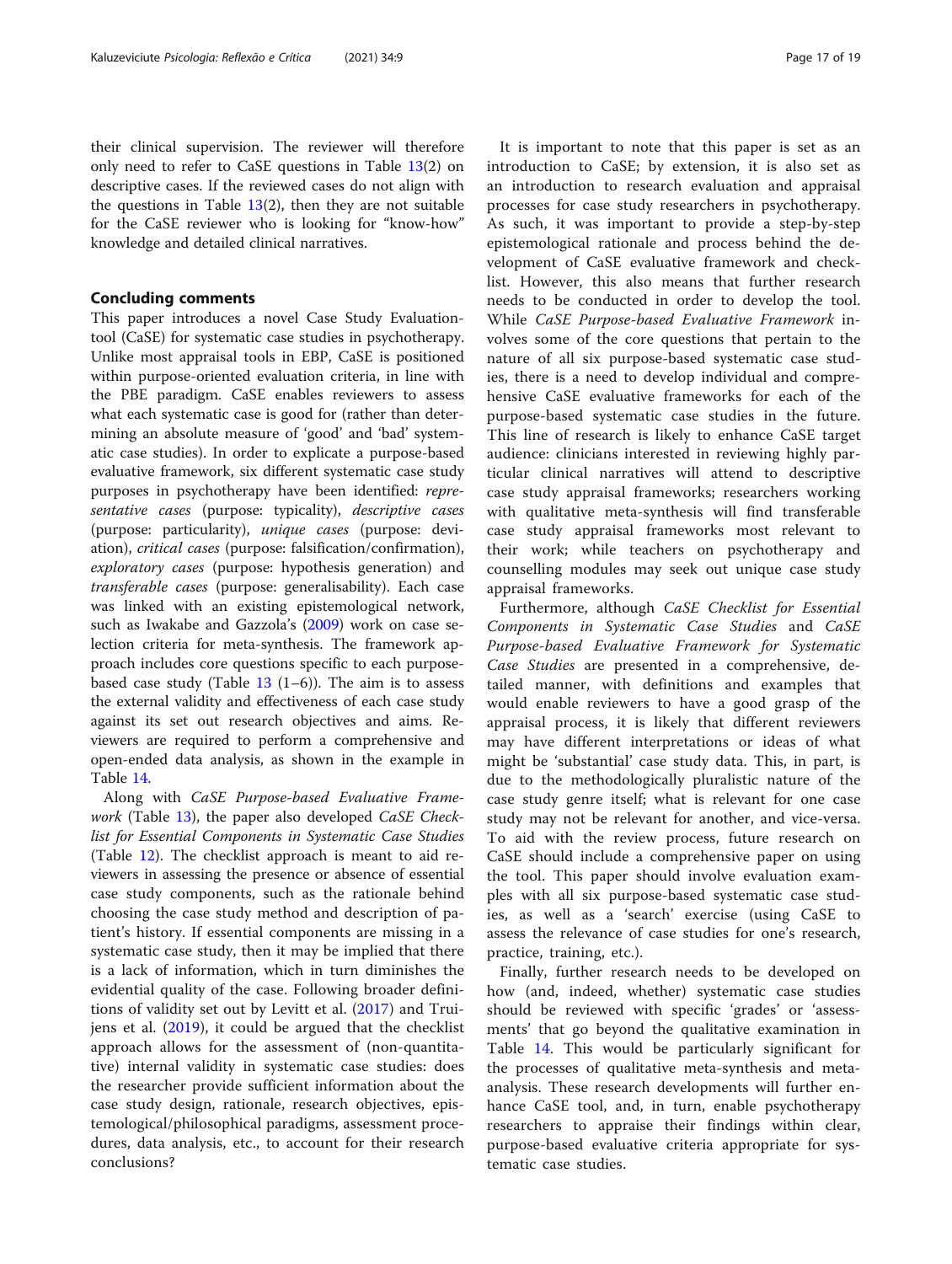## <span id="page-17-0"></span>Acknowledgments

I would like to thank Prof Jochem Willemsen (Faculty of Psychology and Educational Sciences, Université catholique de Louvain-la-Neuve), Prof Wayne Martin (School of Philosophy and Art History, University of Essex), Dr Femke Truijens (Institute of Psychology, Erasmus University Rotterdam) and the reviewers of Psicologia: Reflexão e Crítica/Psychology: Research and Review for their feedback, insight and contributions to the manuscript.

#### Author's contributions

GK is the sole author of the manuscript. The author(s) read and approved the final manuscript.

#### Funding

Arts and Humanities Research Council (AHRC) and Consortium for Humanities and the Arts South-East England (CHASE) Doctoral Training Partnership, Award Number [AH/L50 3861/1].

## Availability of data and materials

Not applicable.

## Declarations

#### Competing interests

The authors declare that they have no competing interests.

#### Received: 12 January 2021 Accepted: 9 March 2021 Published online: 19 March 2021

#### References

- Almond, R. (2004). "I Can Do It (All) Myself": Clinical technique with defensive narcissistic self–sufficiency. Psychoanalytic Psychology, 21(3), 371–384. [https://](https://doi.org/10.1037/0736-9735.21.3.371) [doi.org/10.1037/0736-9735.21.3.371.](https://doi.org/10.1037/0736-9735.21.3.371)
- American Psychological Association (2010). Evidence–based case study. Retrieved from https://www.apa.org/pubs/journals/pst/evidence–based–case–study.
- Aveline, M. (2005). Clinical case studies: Their place in evidence–based practice. Psychodynamic Practice: Individuals, Groups and Organisations, 11(2), 133–152. [https://doi.org/10.1080/14753630500108174.](https://doi.org/10.1080/14753630500108174)
- Barkham, M., & Mellor-Clark, J. (2003). Bridging evidence-based practice and practice-based evidence: Developing a rigorous and relevant knowledge for the psychological therapies. Clinical Psychology & Psychotherapy, 10(6), 319-327. [https://doi.org/10.1002/cpp.379.](https://doi.org/10.1002/cpp.379)
- Berg, H. (2019). How does evidence–based practice in psychology work? As an ethical demarcation. Philosophical Psychology, 32(6), 853–873. [https://doi.](https://doi.org/10.1080/09515089.2019.1632424) [org/10.1080/09515089.2019.1632424](https://doi.org/10.1080/09515089.2019.1632424).
- Berg, H., & Slaattelid, R. (2017). Facts and values in psychotherapy—A critique of the empirical reduction of psychotherapy within evidence-based practice. Journal of Evaluation in Clinical Practice, 23(5), 1075–1080. [https://doi.org/1](https://doi.org/10.1111/jep.12739) [0.1111/jep.12739](https://doi.org/10.1111/jep.12739).
- Bower, P. (2003). Efficacy in evidence-based practice. Clinical Psychology and Psychotherapy, 10(6), 328–336. <https://doi.org/10.1002/cpp.380>.
- Cartwright, N., & Hardie, J. (2012). What are RCTs good for? In N. Cartwright, & J. Hardie (Eds.), Evidence–based policy: A practical guide to doing it better. Oxford University Press. [https://doi.org/10.1093/acprof:osobl/9780199841608.003.](https://doi.org/10.1093/acprof:osobl/9780199841608.003.0008) [0008](https://doi.org/10.1093/acprof:osobl/9780199841608.003.0008).
- Critical Appraisal Skills Programme (CASP). (2018). Qualitative checklist. Retrieved from https://casp–uk.net/wp–[content/uploads/2018/01/CASP](https://casp-uk.net/wp-content/uploads/2018/01/CASP-Qualitative-Checklist-2018.pdf)–Qualitative– Checklist–[2018.pdf.](https://casp-uk.net/wp-content/uploads/2018/01/CASP-Qualitative-Checklist-2018.pdf)
- Davison, G. C., & Lazarus, A. A. (2007). Clinical case studies are important in the science and practice of psychotherapy. In S. O. Lilienfeld, & W. T. O'Donohue (Eds.), The great ideas of clinical science: 17 principles that every mental health professional should understand, (pp. 149–162). Routledge/Taylor & Francis **Group**
- Douglas, H. (2004). The irreducible complexity of objectivity. Synthese, 138(3), 453–473. <https://doi.org/10.1023/B:SYNT.0000016451.18182.91>.
- Duncan, B. L., & Sparks, J. A. (2020). When meta–analysis misleads: A critical case study of a meta–analysis of client feedback. Psychological Services, 17(4), 487– 496. <https://doi.org/10.1037/ser0000398>.

Edelson, M. (1986). Causal explanation in science and in

psychoanalysis—Implications for writing a case study. Psychoanalytic Study of Child, 41(1), 89–127. [https://doi.org/10.1080/00797308.1986.11823452.](https://doi.org/10.1080/00797308.1986.11823452)

- Edwards, D. J. A. (2013). Collaborative versus adversarial stances in scientific discourse: Implications for the role of systematic case studies in the development of evidence–based practice in psychotherapy. Pragmatic Case Studies in Psychotherapy, 3(1), 6–34.
- Edwards, D. J. A., Dattilio, F. M., & Bromley, D. B. (2004). Developing evidence–based practice: The role of case–based research. Professional Psychology: Research and Practice, 35(6), 589–597. [https://doi.org/10.1037/0735-7028.35.6.589.](https://doi.org/10.1037/0735-7028.35.6.589)
- Erickson, F. (2012). Comments on causality in qualitative inquiry. Qualitative Inquiry, 18(8), 686–688. [https://doi.org/10.1177/1077800412454834.](https://doi.org/10.1177/1077800412454834)
- Fishman, D. B. (1999). The case for pragmatic psychology. New York University Press.
- Fishman, D. B. (2005). Editor's introduction to PCSP––From single case to database: A new method for enhancing psychotherapy practice. Pragmatic Case Studies in Psychotherapy, 1(1), 1–50.
- Fishman, D. B., Messer, S. B., Edwards, D. J. A., & Dattilio, F. M. (Eds.) (2017). Case studies within psychotherapy trials: Integrating qualitative and quantitative methods. Oxford University Press.
- Fox, N. J. (2003). Practice–based evidence: Towards collaborative and transgressive research. Sociology, 37(1), 81–102. [https://doi.org/10.1177/0038038503037001388.](https://doi.org/10.1177/0038038503037001388)
- Gabbay, J., & le May, A. (2011). Practice–based evidence for healthcare: Clinical mindlines. Routledge.
- Green, L. W., & Latchford, G. (2012). Maximising the benefits of psychotherapy: A practice–based evidence approach. Wiley–Blackwell. [https://doi.org/10.1002/](https://doi.org/10.1002/9781119967590) [9781119967590](https://doi.org/10.1002/9781119967590).
- Hannes, K., Lockwood, C., & Pearson, A. (2010). A comparative analysis of three online appraisal instruments' ability to assess validity in qualitative research. Qualitative Health Research, 20(12), 1736–1743. [https://doi.org/10.1177/104](https://doi.org/10.1177/1049732310378656) [9732310378656](https://doi.org/10.1177/1049732310378656).
- Hartling, L., Chisholm, A., Thomson, D., & Dryden, D. M. (2012). A descriptive analysis of overviews of reviews published between 2000 and 2011. PLoS One, 7(11), e49667. [https://doi.org/10.1371/journal.pone.0049667.](https://doi.org/10.1371/journal.pone.0049667)
- Hill, A., & Spittlehouse, C. (2003). What is critical appraisal? Evidence–Based Medicine, 3(2), 1–8.
- Hilliard, R. B. (1993). Single–case methodology in psychotherapy process and outcome research. Journal of Consulting and Clinical Psychology, 61(3), 373– 380. <https://doi.org/10.1037/0022-006X.61.3.373>.
- Horn, S. D., & Gassaway, J. (2007). Practice–based evidence study design for comparative effectiveness research. Medical Care, 45(10), S50–S57. [https://doi.](https://doi.org/10.1097/MLR.0b013e318070c07b) [org/10.1097/MLR.0b013e318070c07b.](https://doi.org/10.1097/MLR.0b013e318070c07b)
- Iwakabe, S. (2003, May). Common change events in stages of psychotherapy: A qualitative analysis of case reports. In Paper presented at the 19th Annual Conference of the Society for Exploration of Psychotherapy Integration, New York.
- Iwakabe, S. (2005). Pragmatic meta–analysis of case studies. Annual Progress of Family Psychology, 23, 154–169.
- Iwakabe, S., & Gazzola, N. (2009). From single–case studies to practice–based knowledge: Aggregating and synthesizing case studies. Psychotherapy Research, 19(4-5), 601–611. [https://doi.org/10.1080/10503300802688494.](https://doi.org/10.1080/10503300802688494)
- Jimenez-Buedo, M., & Miller, L. (2010). Why a Trade–Off? The relationship between the external and internal validity of experiments. THEORIA: An International Journal for Theory History and Foundations of Science, 25(3), 301–321.
- Joanna Briggs Institute (JBI). (2017a). Critical appraisal checklist for qualitative research. Retrieved from [https://joannabriggs.org/sites/default/files/2019](https://joannabriggs.org/sites/default/files/2019-05/JBI_Critical_Appraisal-Checklist_for_Qualitative_Research2017_0.pdf)–05/ JBI\_Critical\_Appraisal–[Checklist\\_for\\_Qualitative\\_Research2017\\_0.pdf](https://joannabriggs.org/sites/default/files/2019-05/JBI_Critical_Appraisal-Checklist_for_Qualitative_Research2017_0.pdf)
- Joanna Briggs Institute (JBI). (2017b). Checklist for case reports. Retrieved from [https://joannabriggs.org/sites/default/files/2019](https://joannabriggs.org/sites/default/files/2019-05/JBI_Critical_Appraisal-Checklist_for_Case_Reports2017_0.pdf)–05/JBI\_Critical\_Appraisal– [Checklist\\_for\\_Case\\_Reports2017\\_0.pdf](https://joannabriggs.org/sites/default/files/2019-05/JBI_Critical_Appraisal-Checklist_for_Case_Reports2017_0.pdf)
- Kaluzeviciute, G. (2021). Validity, Evidence and Appraisal in Systematic Psychotherapy Case Studies. Paper presented at the Research Forum of Department of Psychosocial and Psychoanalytic Studies, University of Essex, Colchester, UK. <https://doi.org/10.13140/RG.2.2.33502.15683>
- Kaluzeviciute, G., & Willemsen, J. (2020). Scientific thinking styles: The different ways of thinking in psychoanalytic case studies. The International Journal of Psychoanalysis, 101(5), 900–922. [https://doi.org/10.1080/00207578.2020.1796491.](https://doi.org/10.1080/00207578.2020.1796491)
- Katrak, P., Bialocerkowski, A. E., Massy-Westropp, N., Kumar, S. V. S., & Grimmer, K. (2004). A systematic review of the content of critical appraisal tools. BMC Medical Research Methodology, 4(1), 22. [https://doi.org/10.1186/1471-2288-4-22.](https://doi.org/10.1186/1471-2288-4-22)
- Kennedy, M. M. (1979). Generalising from single case studies. Evaluation Quarterly, 3(4), 661–678. [https://doi.org/10.1177/0193841X7900300409.](https://doi.org/10.1177/0193841X7900300409)
- Laska, K. M., Gurman, A. S., & Wampold, B. E. (2014). Expanding the lens of evidence–based practice in psychotherapy: A common factors perspective. Psychotherapy, 51(4), 467–481. [https://doi.org/10.1037/a0034332.](https://doi.org/10.1037/a0034332)